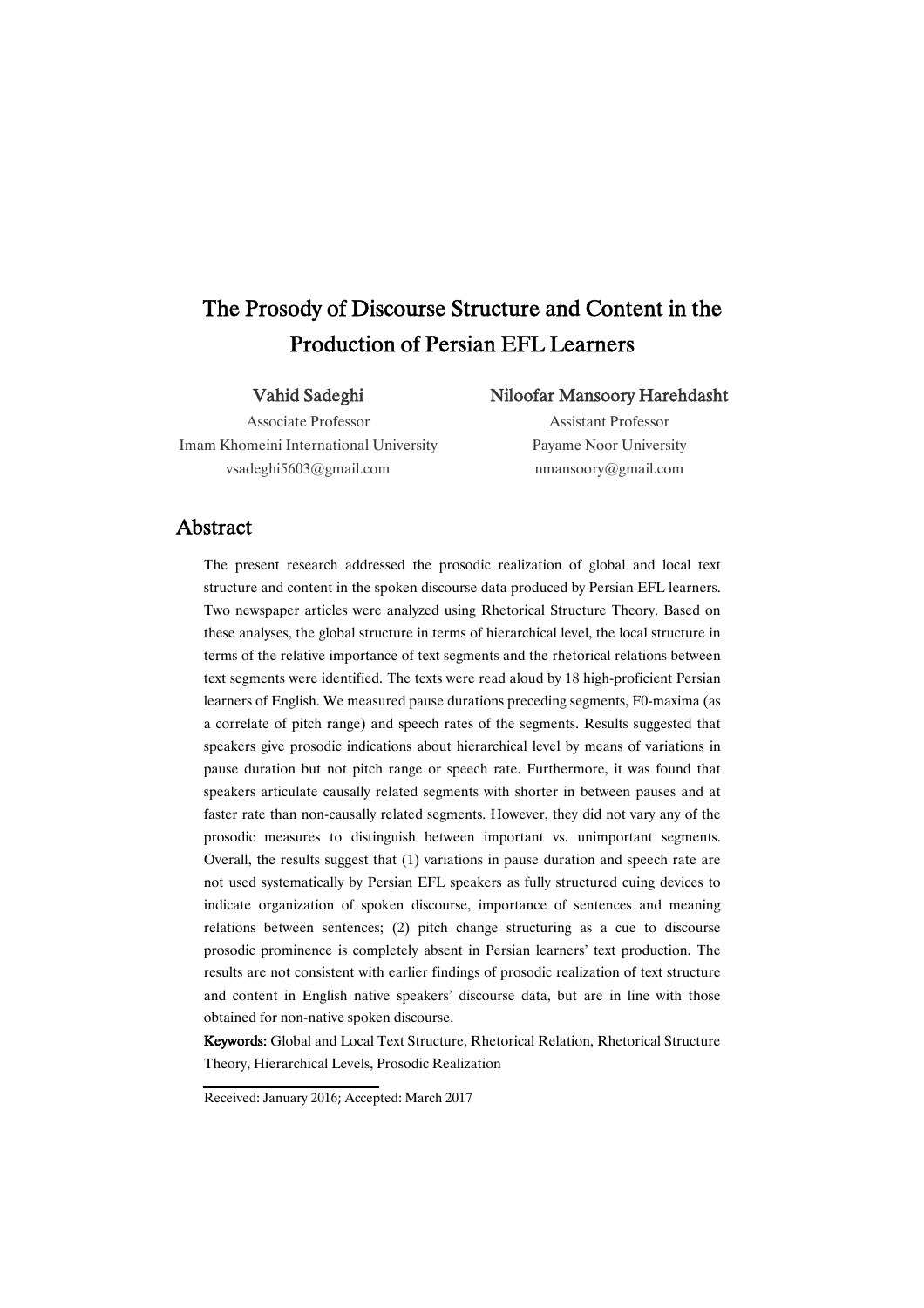## 1. Introduction

Research on text prosody focuses on the prosodic characteristics of clauses and sentences in relation to their position and function in text. In recent years, there has been accumulating evidence that speech texts are produced and interpreted by native speakers and hearers using phonetic cues that appear at different boundaries in the text structure. It has been suggested that speakers give prosodic indications about hierarchical level by means of variations in pause duration and pitch range; in particular, the higher the segments are connected in the text structure, the longer the preceding pauses and the higher the F0-maxima are realized (den Ouden, Noordman & Terken, 2009; den Ouden & Terken, 2001,; Pickering, 2004; Schilperoord, 1996). For example, previous studies by Hirschberg and Grosz (1992), Hirschberg and Nakatani (1996), Lehiste (1975), Silverman (1987), Swerts (1997), Thorsen and Gronnum (1985) and Yule (1980) have all indicated that first sentences of paragraphs have longer preceding pauses and higher pitch range than sentences within paragraphs, and that parenthetical and final sentences of paragraphs are articulated with lower pitch range and at faster rate than sentences at other locations in the text. Further research also investigated the prosodic realization of content relations between sentences in a text. For example, van Donzel (1999) applied the content-related distinction between new, inferable and evoked information as proposed by Prince (1981), and found that there is a systematic relation between prosodic composition and content of a text: new information is realized consistently with a more prominent prosody than the other types of information. The research conducted by Noordman, Dassen, Swerts and Terken (1999) provided empirical evidence that the heights of fundamental frequency peaks as well as the durations of pauses preceding sentences gradually decrease as hierarchical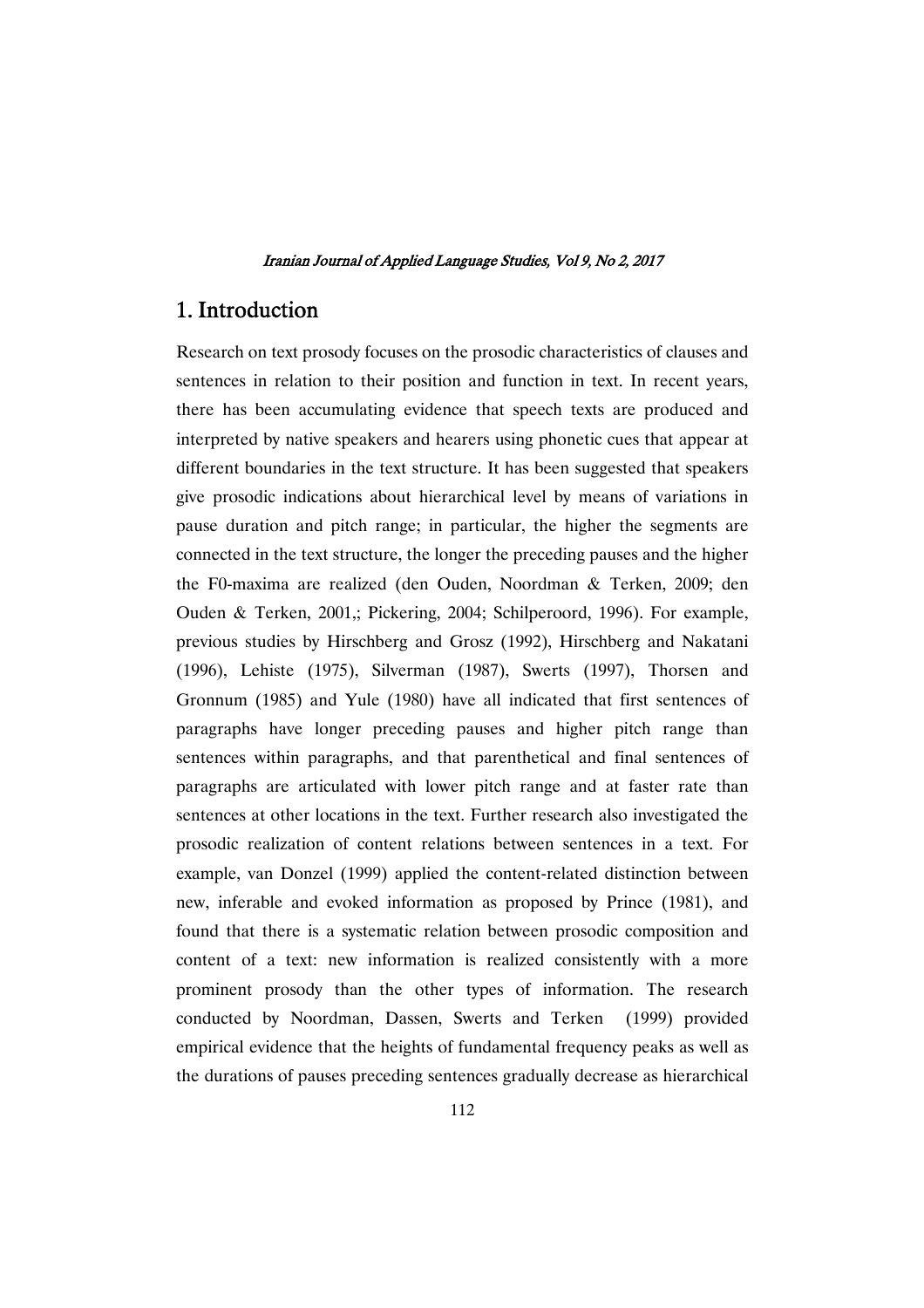levels decrease, where high levels are associated with more important information. In a more recent study, den Ouden et al. (2009) examined the organizational and content-related aspects of text, and found that speakers articulate important segments more slowly than unimportant segments, and that they read aloud causally related segments with shorter in-between pauses and at faster rate than non-causally related segments.

Studies of L2 discourse that have investigated the role of prosodic structure in signaling global and local organization of a text have demonstrated crucial differences in the use of prosodic cues by L2 speakers (Anderson-Hsieh, Johnson, & Koehler, 1992; Pickering, 2001; Tyler, Jefferies and Davies, 1988; Tyler & Davies, 1990; Wennerstrom, 1994). In an experimental study, Wennerstrom (1994) examined the spoken discourse data of 30 intermediate learners from three L1 backgrounds performing a read-aloud task, and found that while Spanish L2 speakers and a native speaker control group marked a new topic with a high pitch onset, Thai and Japanese L2 learners demonstrated no paragraph initial pitch change. In addition to pitch variation, research on fluency (i.e., pause structure and hesitation phenomena) in L2 discourse reveals qualitative differences in both placement and length of pauses as compared to an L1 model. It has been found that pauses in L2 discourse are both longer and more erratic than those in the native discourse data, and that these pauses tend to regularly break up conceptual units (Rounds, 1987). Furthermore, studies by Riggenbach (1991) and Anderson-Hsieh and Venkatagiri (1995) report that there are more non-lexical fillers and unfilled pauses in non-fluent L2 speech, and that long pauses frequently appear within rather than between intonation units.

The present paper studies the prosodic realizations of global and local text structure in the production of Persian EFL learners of English. Using a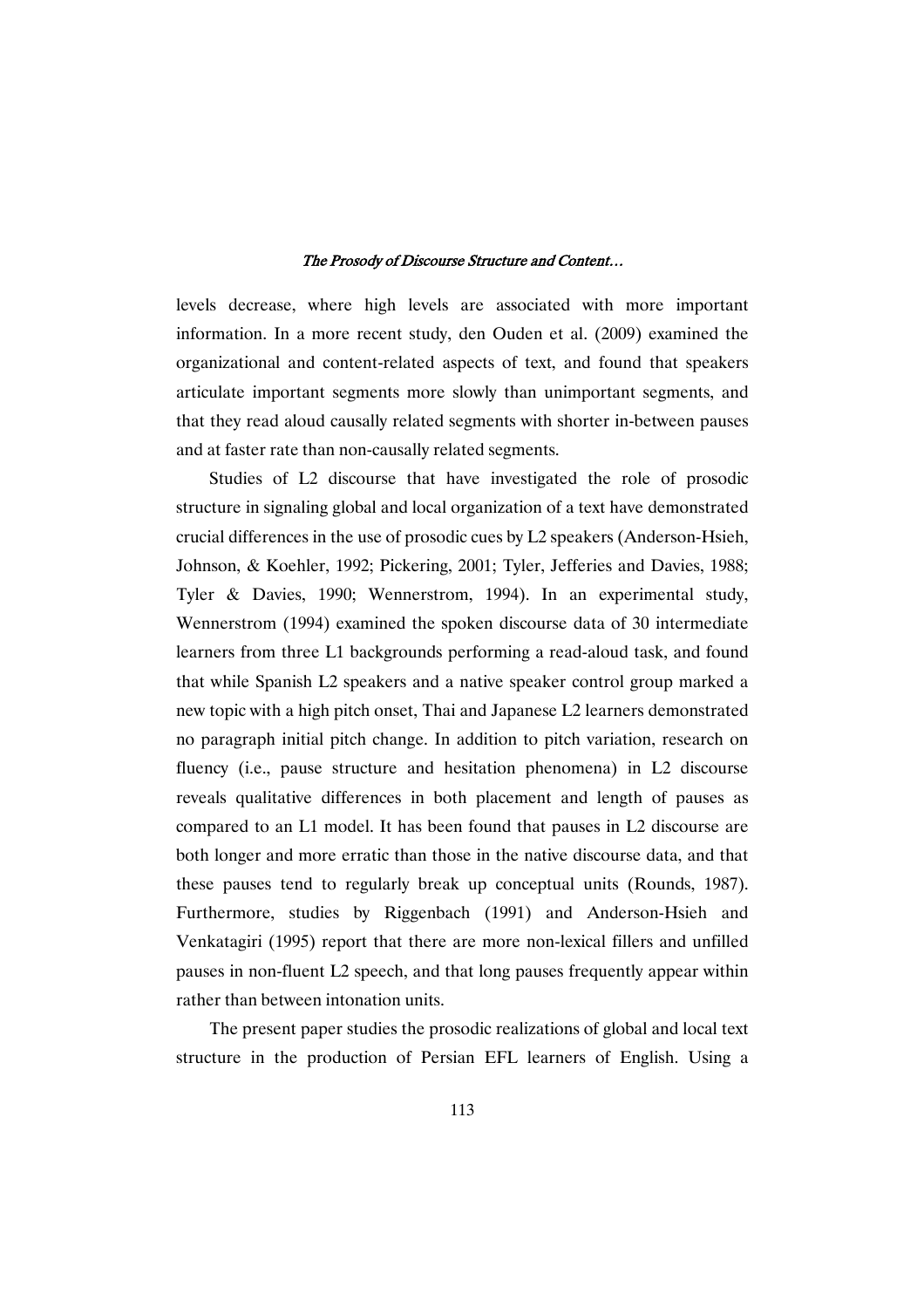theoretical framework for the organization of natural text, this study examines both pause and pitch structure in Persian learners' naturally spoken discourse data. We address the question how the structure and content of a text affect Persian learners' prosodic production when they read aloud the text, and to what extent, the patterns of prosodic features characterizing the global structure, rhetorical relations and the local structure of text in Persian learners' discourse data are different from those in native speakers' data.

## 2. Theoretical Framework: Rhetorical Structure Theory

The discourse structure variables in this study are derived from a discourse representation constructed using Rhetorical Structure Theory (Mann and Thompson, 1988; henceforth: RST). RST is a descriptive theory for the description and interpretation of text structure and content. The theory distinguishes between various text characteristics: the global structure of text in terms of hierarchical level, the rhetorical relations between the sentences, and the local structure in terms of the relative importance of text segments (den Ouden et al., 2009). The first step in analyzing discourse structure in RST is segmentation. The theory assumes a syntactic criterion for segmentation according to which segments are essentially clauses (a clause is defined as (a part of) a sentence that contains a finite verb). Clausal components such as subjects and complements, and restrictive relative clauses are treated as parts of their respective clauses rather than separate segments (see Table 1). This analytic approach to segmentation is essentially different from those (e.g. Segmented Discourse Representation Theory, or SDRT) in which sentential portions are treated as discourse segments if they serve "a discernible discourse function" (Asher & Lascarides, 2003).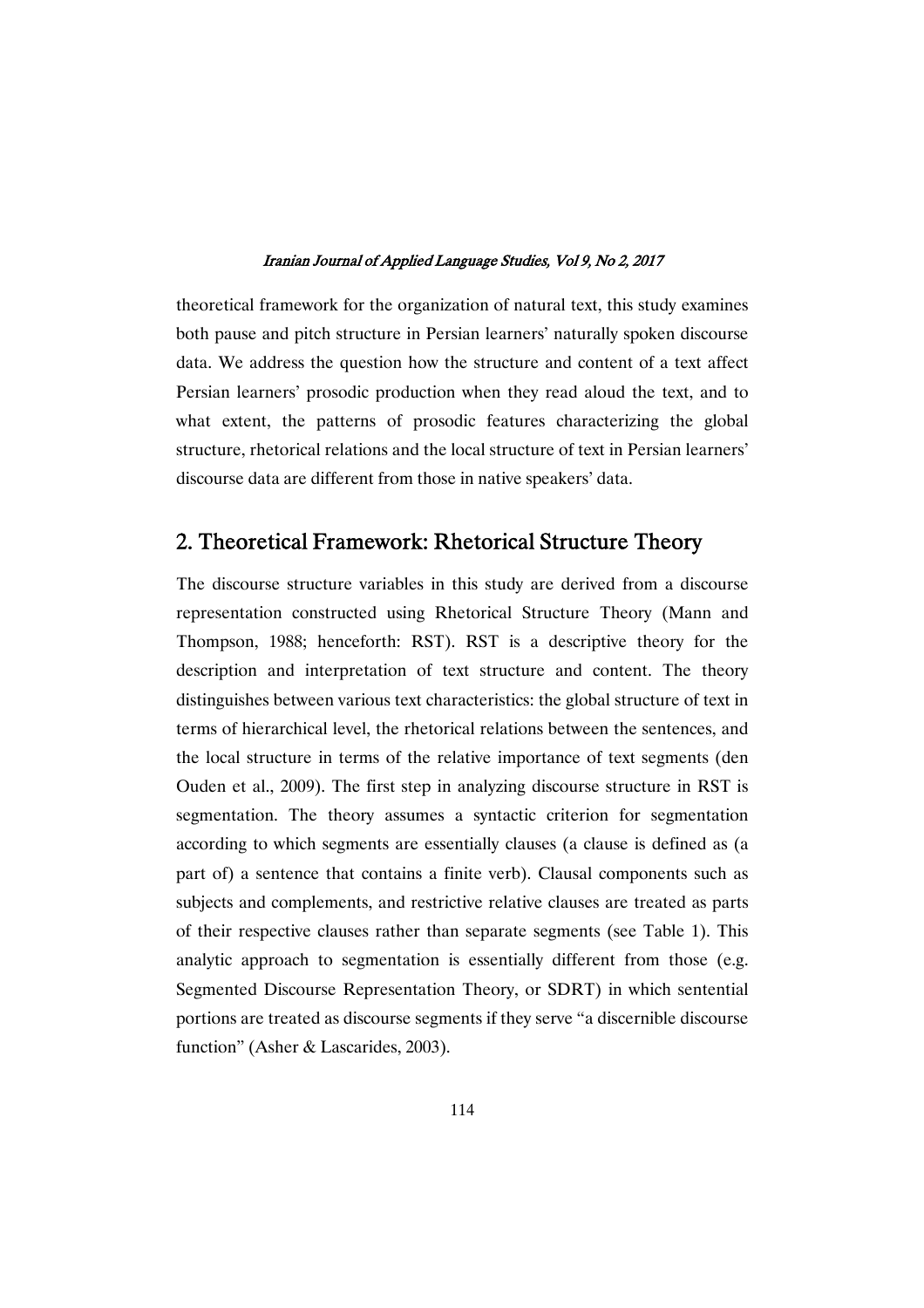## Table 1.Example text (Source: de Volkskrant, 3 November 2000)

| Segment                                             |                                                        |  |
|-----------------------------------------------------|--------------------------------------------------------|--|
| 1. The census in China has been extended by five    | 15. The employees of the demographic committee         |  |
| days                                                | now admit that most people did not keep the one        |  |
| 2. Normally it should have ended last Friday.       | child policy.                                          |  |
| 3. However, millions of people avoided the          | 16. One of these days even a family with ten           |  |
| pollsters.                                          | children has been found in the region Shanxi.          |  |
| 4. or refused to open their doors                   | 17. In the opinion of the authorities, the counting    |  |
| 5. This boycott was intended to keep secret illegal | of the homeless is not problematic.                    |  |
| children or addresses                               | 18. It was said that there would not be many           |  |
| 6. During emergency talks last Friday,<br>the       | homeless people                                        |  |
| government, i.e., the Chinese cabinet, decided to   | 19. and most of them would have an address in          |  |
| extend the census.                                  | another region.                                        |  |
| 7. An official of the census committee in Beijing   | 20. They would be counted at these addresses.          |  |
| said that the committee's employees noticed that    | 21. However, how this counting should happen is        |  |
| it was rather difficult to find active people at    | unclear                                                |  |
| home by day or during the evening, but that of      | 22. Other people argue that their privacy is           |  |
| course many other people avoided<br>them            | affected.                                              |  |
| deliberately.                                       | 23. These people were found especially in the          |  |
| 8. At least eighty million farmers, and that        | random sample of 10% of the population which           |  |
| number could even be two hundred million, have      | had to answer 49 detailed questions.                   |  |
| squatted in the cities.                             | 24. The remaining 90% only had to answer               |  |
| 9. They had themselves registered at their          | nineteen general questions.                            |  |
| addresses of origin                                 | 25. People who have not yet been counted are           |  |
| 10. or they were not counted at all                 | encouraged by                                          |  |
| 11. Although they were officially assured that the  | advertisements to report that to the census            |  |
| census has nothing to do with the police,           | committee.                                             |  |
| 12. many people are afraid of reprisals when it is  | 26. The people who have avoided meeting the            |  |
| discovered that they do not have residence          | pollsters thus far will probably not answer this call. |  |
| permits.                                            | 27. The whole affair has not been proved to be         |  |
| 13. Also many married people who have more          | very helpful to the accuracy of this fifth census in   |  |
| than one child boycotted the census.                | the 51-year-old history of the People's Republic of    |  |
| 14. because they were afraid that the committee     | China.                                                 |  |
| of birth control would find this out.               |                                                        |  |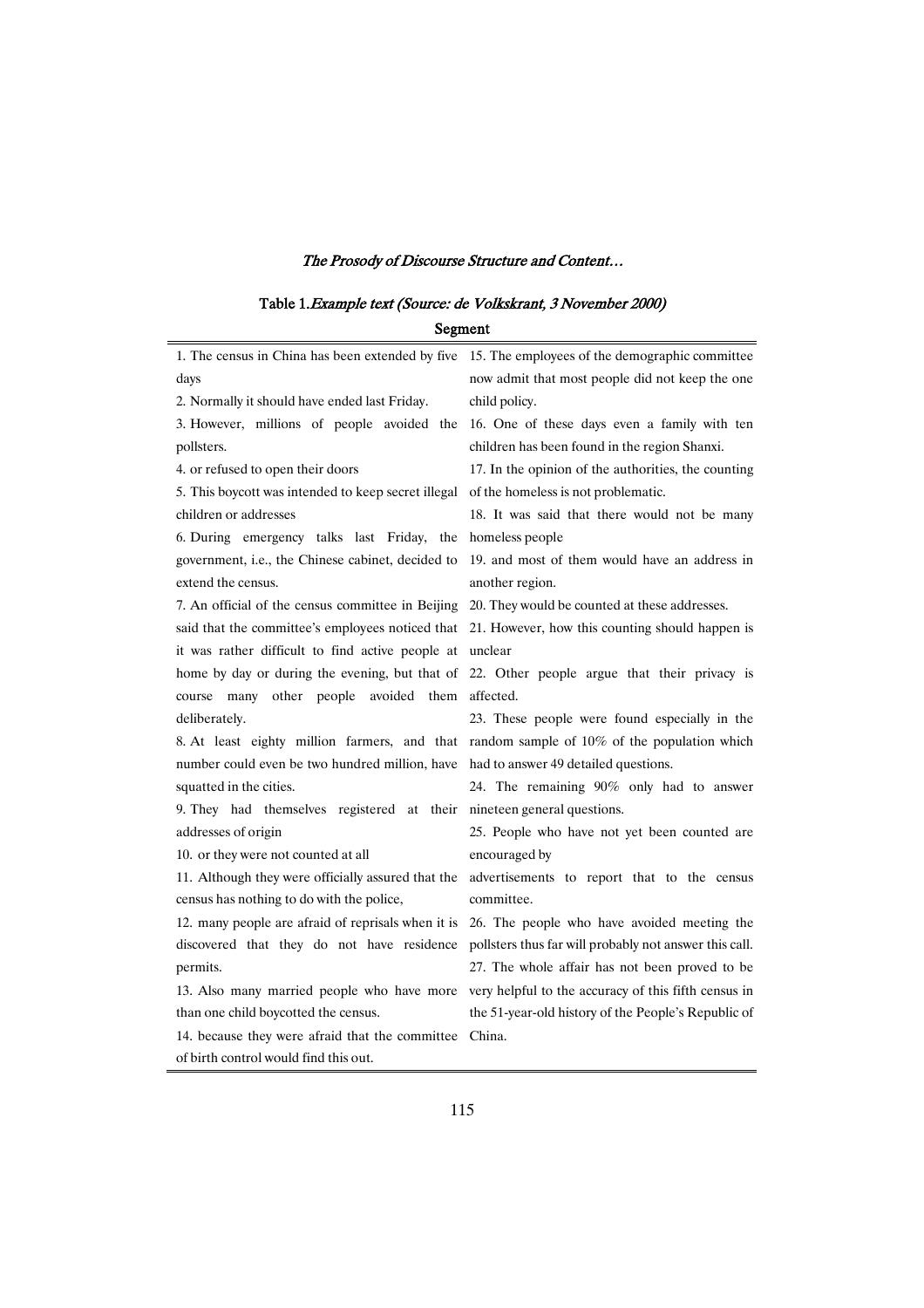

Iranian Journal of Applied Language Studies, Vol 9, No 2, 2017

After segmentation, the analyst identifies rhetorical relations that are inferred to hold between those segments. Finally, the analyst determines the global structure of the text in terms of hierarchical level, showing how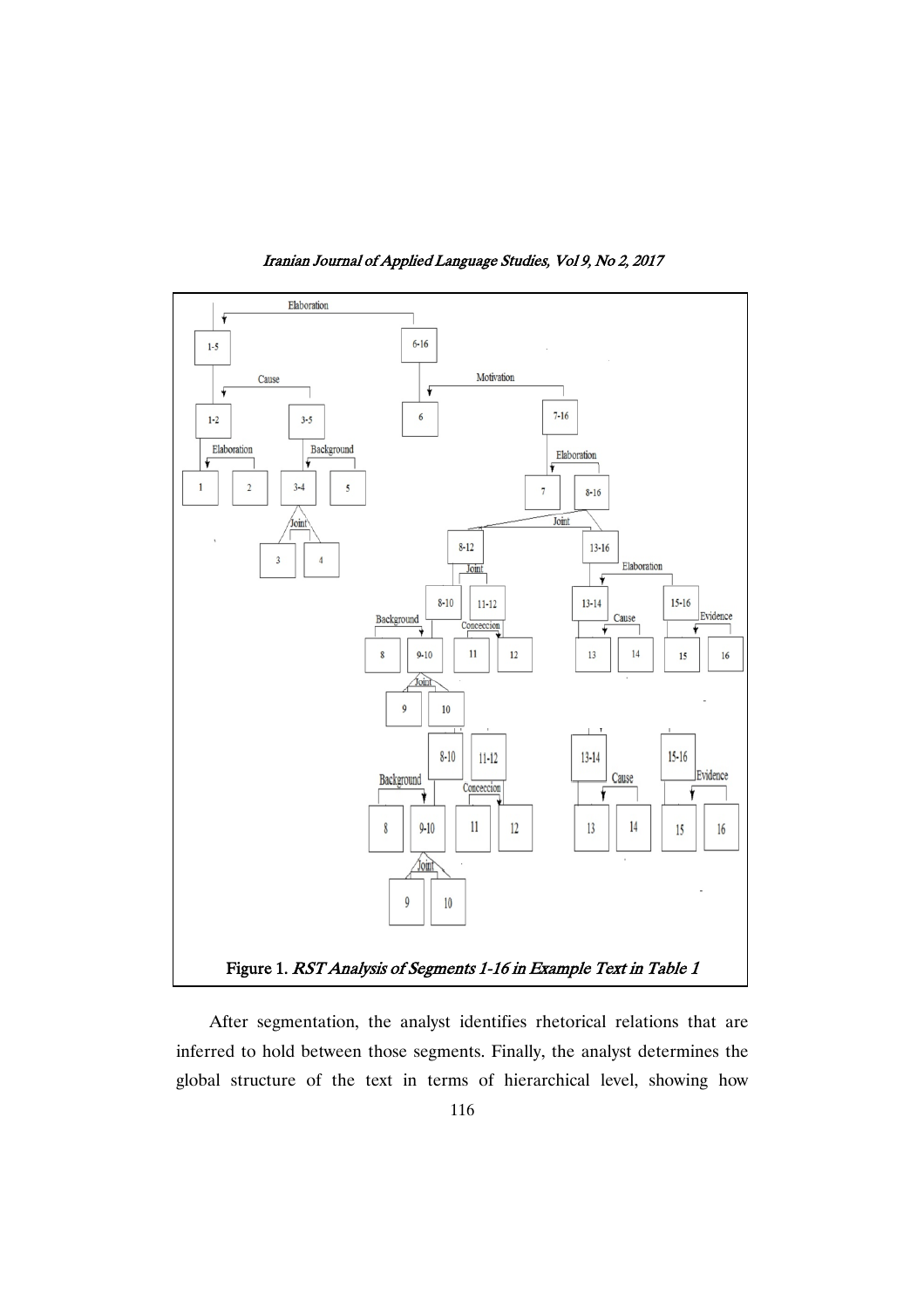individual segments are related to each other, and how each segment contributes to the overall communicative goal of the text.

A number of rhetorical relations are assumed under RST including Volitional and Non-volitional Cause, Result, Consequence, Background, Motivation, and Elaboration. In each rhetorical relation, one segment is a nucleus, and the other the satellite. The nucleus is the central part of a text span, or the most important part of it; while, the satellite is peripheral or less important, in the sense that a text without satellites can still be understood (den Ouden et al., 2009).

Fig. 1 shows the RST analysis of the hierarchical organization of the segments 1-16 of the example text in Table 1. Rhetorical relations between different parts of the text are indicated by the arrows in the figure. In each rhetorical relation, the point of an arrow indicates a nucleus, while its end indicates a satellite. The 'joint' relation involves two nuclei. Each box represents the segments that form a text span. The relation between text span 1–5 and text span 6–16 is characterized by Elaboration. This means that the content of segments 6–16 is considered to be an elaboration of the content of segments 1–5, which follows from the definition of the Elaboration relation as described by Mann and Thompson (1988). One level lower in the hierarchy, text span 3–5 is characterized as a Volitional Cause of text span 1–2. One level lower, the segments are related to each other by way of an Elaboration: segment 2 elaborates the statement of the nucleus, segment 1. Segment 5 gives background information to segments 3 and 4, based on the relation definition of Background. In this way, all relations between text spans and between the individual segments on the bottom-level are analyzed on the basis of the relation definitions in (Mann & Thompson (1988)).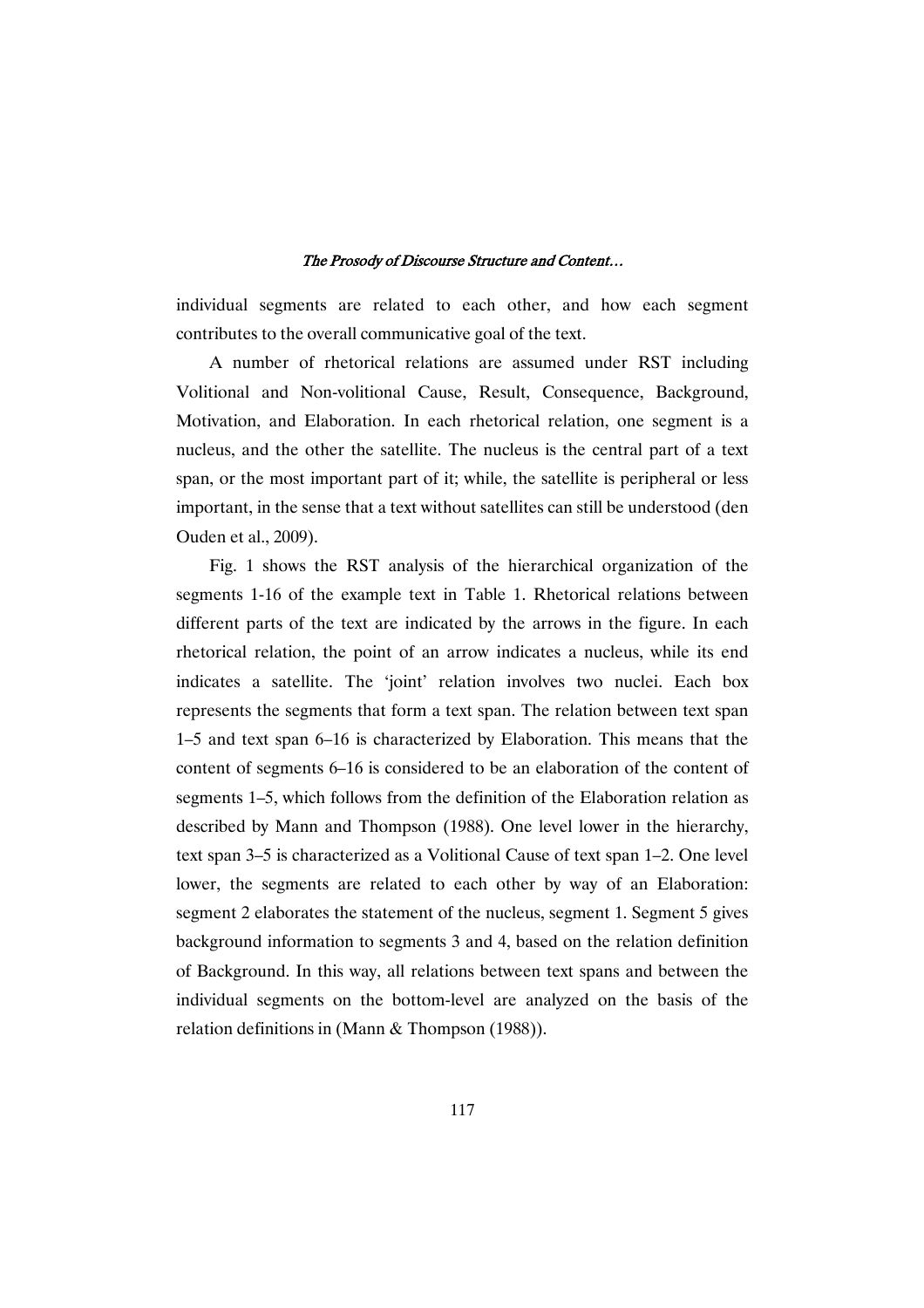A text analysis using RST involves top-down and bottom-up analysis at the same time (Bateman & Rondhuis, 1997; den Ouden, 2004; den Ouden et al., 2009; Andreeva, Barry & Koreman, 2016). Following a top-down procedure, the analyst divides the whole text into two large text spans and determines the rhetorical relation between them. These text spans are in turn decomposed into two smaller text spans and the rhetorical relation between these spans is determined, until finally the level of the individual segments is reached. The bottom-up process works the other way around: the analyst relates two individual segments and assigns a relation definition to the pair of segments, thereby creating a text span; this text span is in turn related to another text span and a relation definition is assigned to it, and so on. Both strategies, top-down and bottom-up, are applied simultaneously until all segments of the text are connected in a tree-like structure.

Rhetorical relations in discourse prosody research are often reduced to a smaller, hence manageable, number of content relations (den Ouden, 2004; den Ouden et al., 2009; Sanders, Spooren & Noordman, 1992; Andreeva, Barry & Koreman, 2014). Two most common contrasting pairs of content relations are causal versus non-causal relations and semantic versus pragmatic relations (Sanders et al., 1992). With regard to the first contrast, representing a causebased rhetorical relation according to Sanders et al. (1992), a non-causal, or additive, relation exists if a conjunction relation can be deduced between two segments, whereas a causal relation exists if a relevant implication relation can be deduced (Sanders et al., 1992). (1) shows an example of a non-causal relation between two segments, while (2) represents an example of a causal relation between two segments.

(1) John stayed at home and his brother went to the party. (2) John stayed at home, because he wanted to study for his exam.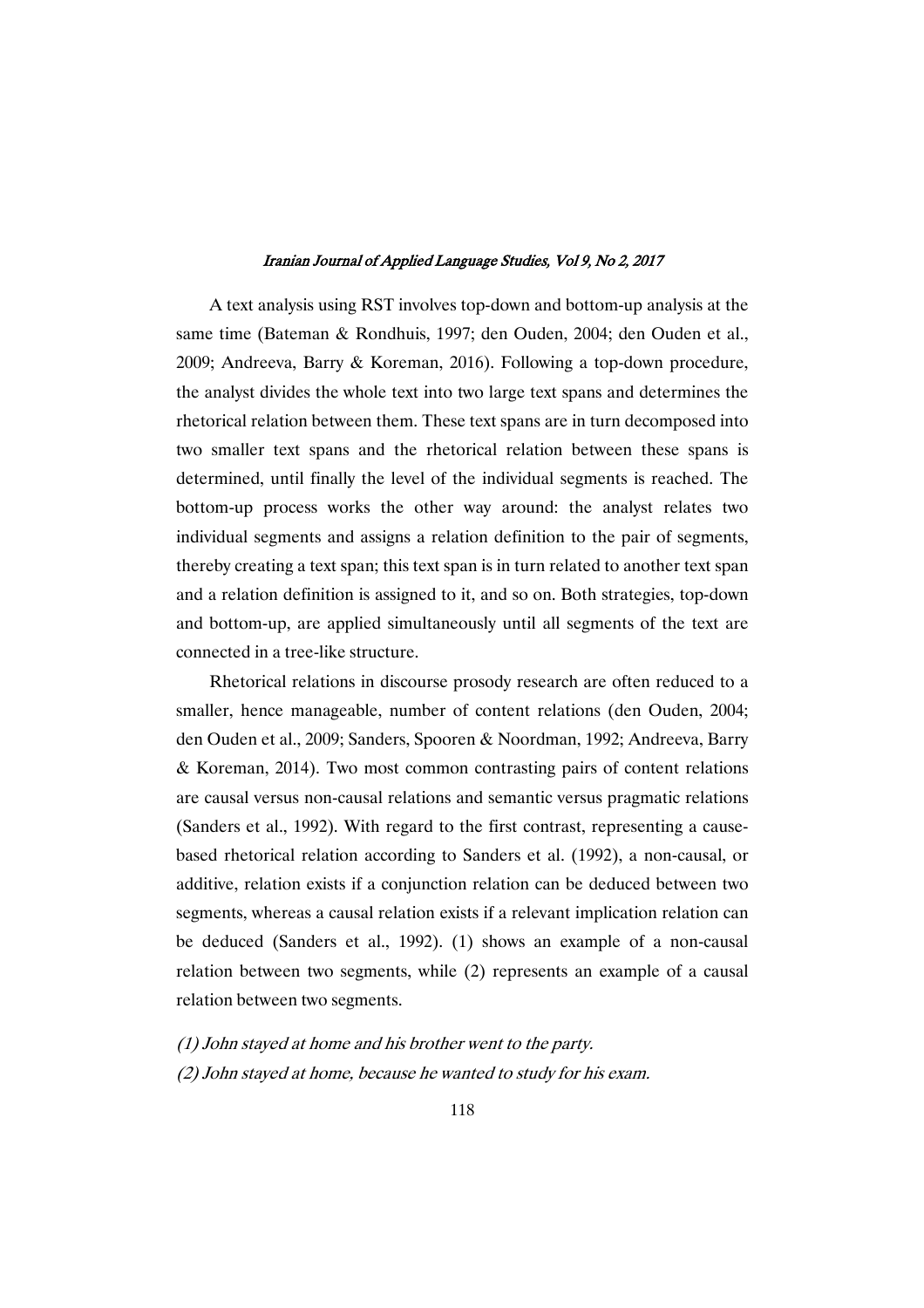In (1) the second segment is an addition to the first segment, whereas in (2) the second segment of the pair caused the first segment.

Concerning the semantic versus pragmatic relations, representing a source-based rhetorical relation according to Sanders et al. (1992), a semantic relation exists if the coherence between segments is based on the coherence between the events in the world which are described, whereas a pragmatic relation exists if the coherence between segments is based on the illocutionary meaning of one or both of the segments, for example, when a writer or speaker draws a conclusion (den Ouden et al., 2009; Sweetser (1990). An example of a semantic pair is (3); an example of a pragmatic pair is (4), both cited from Sweetser (1990).

### (3) Anna loves Victor because he reminds her of her first love.

(4) Anna loves Victor, because she'd never have proofread his thesis otherwise.

In (3) there is a consequence-cause relation of two events in the world, whereas in (4) the second segment can be paraphrased as 'I conclude that she loves him because I know the relevant data'. Sweetser (1990) argues that in a semantically related pair like (3), the consequence in the first segment is presupposed and only the causal relation between both segments is affirmed, whereas in a pragmatic pair like (4) the conclusion in the first segment cannot be presupposed. She assumes therefore that pragmatically related segments require comma intonation, i.e., longer pauses, whereas semantic readings do not (Sweetser, 1990, p. 82).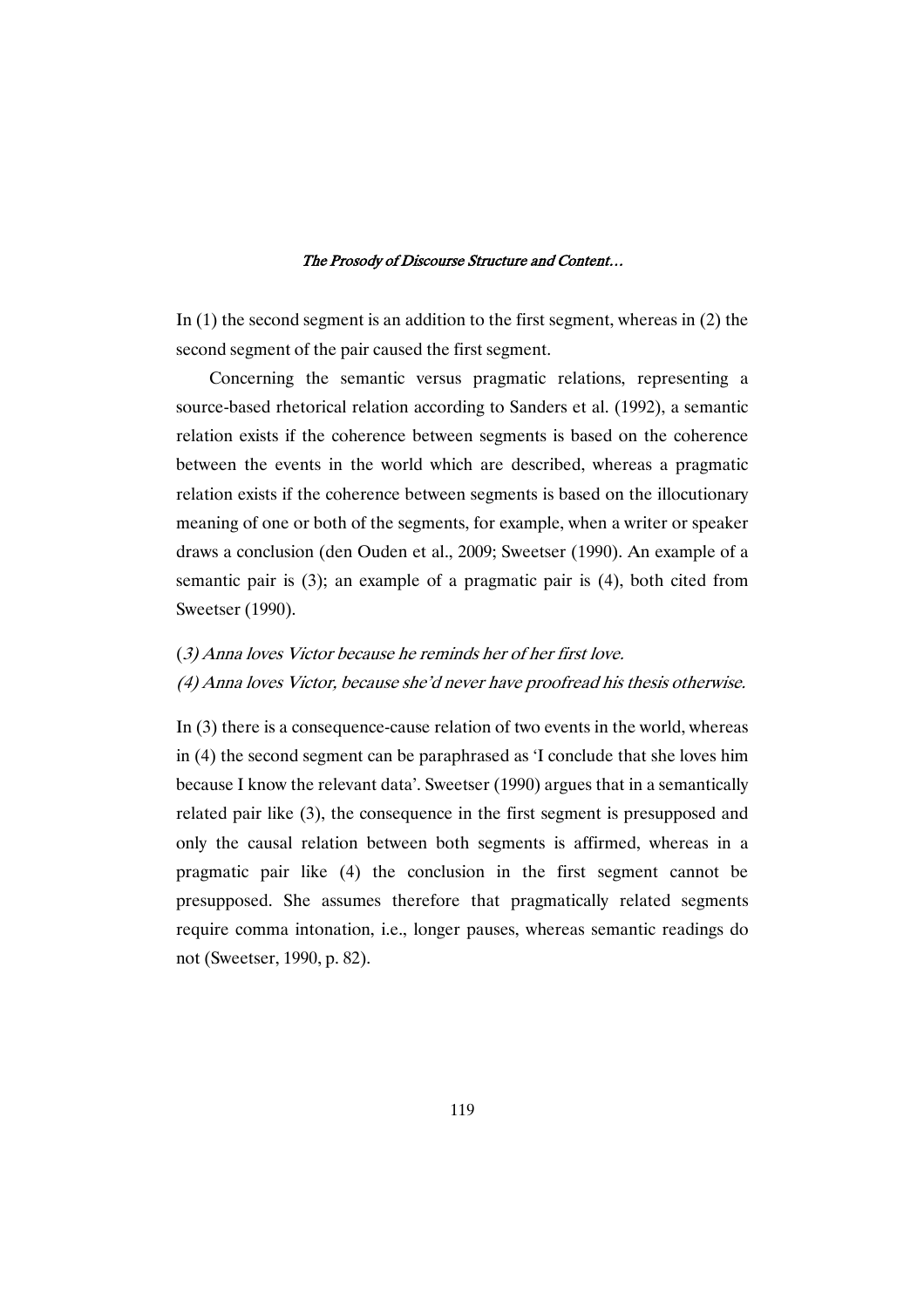## 3. Method

### 3.1.Materials

Two newspaper reports were selected as the text materials of the study. The mean length of the texts was 33 segments (Text 1 (given in Table 1) included 27 and Text 2, 39 segments). These reports were selected as they represented naturally occurring texts instead of constructed ones, and also as they allowed to distinguish between various text characteristics. The texts were divided into segments (clauses) according to the criteria given by RST. After segmentation, we analyzed the 2 texts using RST. The global structure of the 2 analyses was operationalized in terms of hierarchy; the rhetorical relations between the sentences of the 2 texts were operationalized in terms of causal versus noncausal and semantic versus pragmatic relations; and the local structure of the analyses was operationalized in terms of nuclearity. These operationalisations are explained below.

Following den Ouden et al. (2009), we determined the hierarchical levels of the segments on the basis of the depth of the boundaries between adjacent segments. For each boundary, the superordinate node connecting the two segments adjacent to the boundary was determined, and the number of subordinate nodes including the connecting node itself was counted; the total number of nodes was considered the score of the boundary. Thus, using this procedure, low boundaries received low scores and high boundaries received high scores. For example, in Fig. 2 the boundary between segments 12 and 13 is scored as 5: the superordinate node of segments 12 and 13 dominates seven nodes, two at the left side and two at the right side, and one is added for the connecting node itself. In the same way the boundary between segments 1 and 2 is scored as 1; the boundary between segments 2 and 3 as 4, and so forth.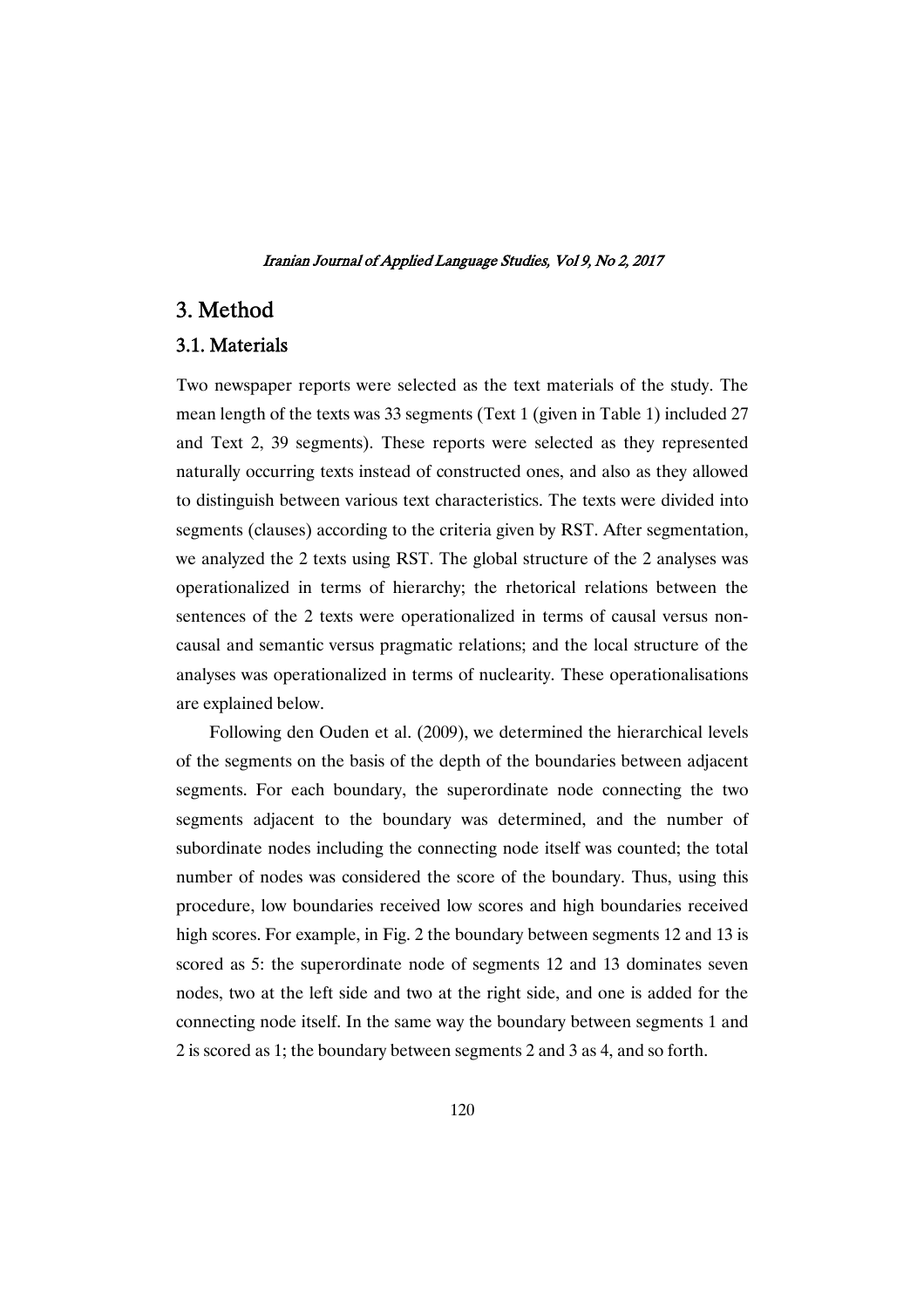

Figure 2. Bottom-up Representation of Text Analysis in Fig. 1. Numbers Represent the Segments as They Occur in Table 1.

The relations between segments in the hierarchical structures were then classified in accordance with their associated rhetorical content. For example, the relation between segments 1 and 2 in Fig. 1 was classified as an Elaboration; the relation between segments 4 and 5 was classified as Background. After identifying the rhetorical relations, we classified them in terms of Sanders et al. (1992)'s general contrasting pairs of content relations as causal versus non-causal relations and semantic versus pragmatic relations.

Following the analyses of rhetorical relations, the nuclei and satellites for the boundaries in the hierarchical structures were defined on the basis of the relation definitions. In the RST analysis of the example text in Fig. 1, the nuclei are segments 1, 3, 4, 6, 7, 9, 10, 12, 13 and 15; and the satellites segments 2, 5, 8, 11, 14 and 16. In the 2 RST analyses, nuclei outnumbered satellites because many segments were connected by a Joint, Sequence, or Contrast relation. These relations consisted of two (or more) nuclei.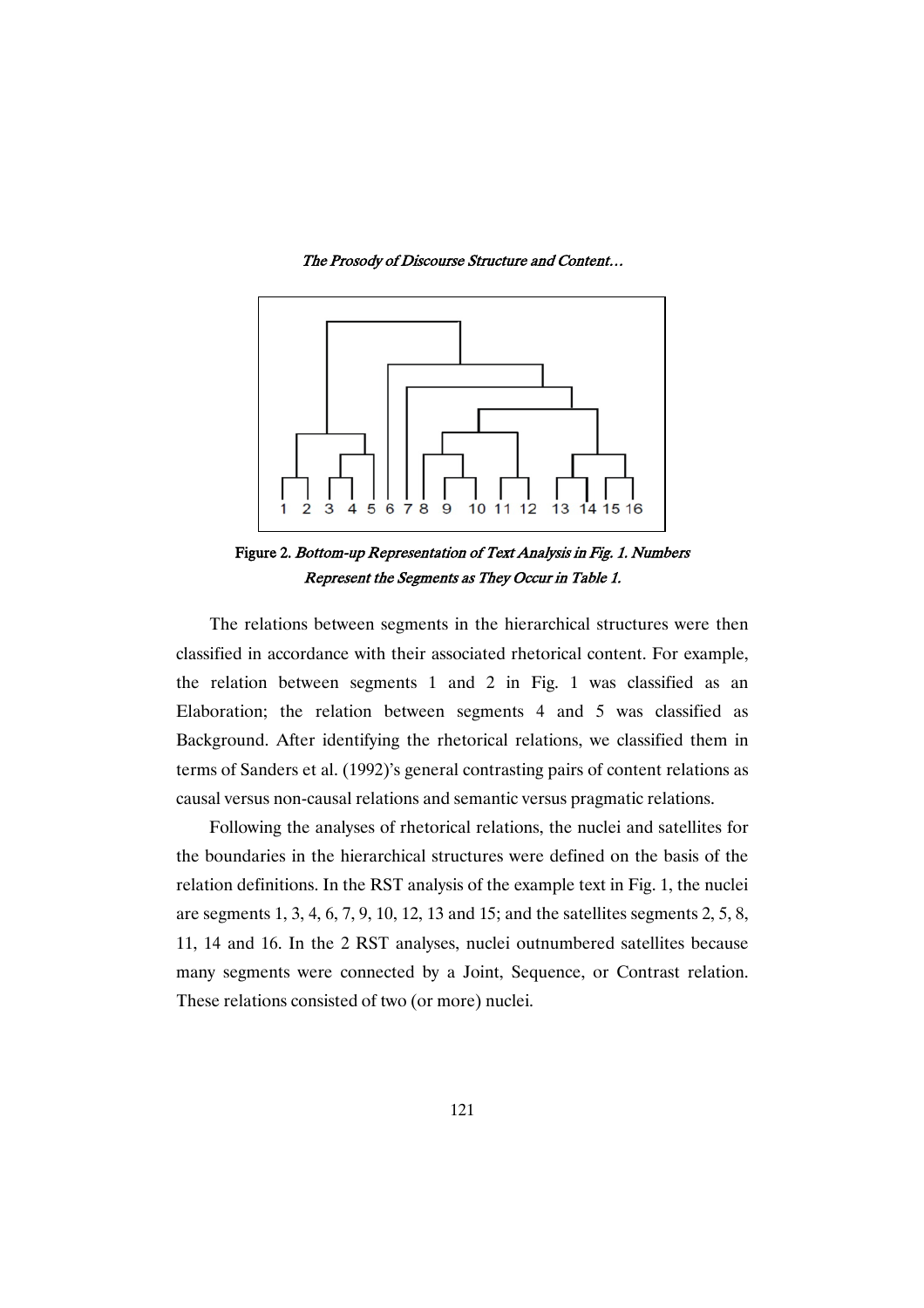### 3.2. Subjects and Data Collection Procedure

The participants were 18 high-proficient Persian EFL learners who were either MA students or MA graduates of English TEFL. None of the participants had any experience being immersed in a native English language environment. To select a homogenous sample group for the research, initially 56 people took a TOEFL English language proficiency test, namely, Oxford Proficiency Test. The test was taken in a quiet room, and the examiner supervised the test administration. The subjects were given one hour to answer 60 questions, and then the answers were analyzed based on the criterion the test had provided. Thus, as determined by the Oxford Proficiency Test, those who scored between 48 to 60 were classified as high-proficient learners (34 people), and eighteen participants were randomly selected from them as the final participants. Highproficient participants were chosen because they were expected to be particularly capable of identifying the discourse structure of a news article, a necessary first step to test the larger question of how prosody correlates with discourse structure.

The participants were instructed to read aloud the text as clearly and naturally as possible. The speakers prepared the reading aloud carefully. They were encouraged to make notes in the text to improve their reading aloud. The preparation was intended to focus the readers' attention on the content and the structure of the text, and to enable them to read it aloud as much as possible in accordance with their mental representation of the text.

The speakers were individually recorded in a quiet room using a digital audio recorder (Sound Blaster X-Fi 5.1) and a Shure directional condenser microphone (SM 58).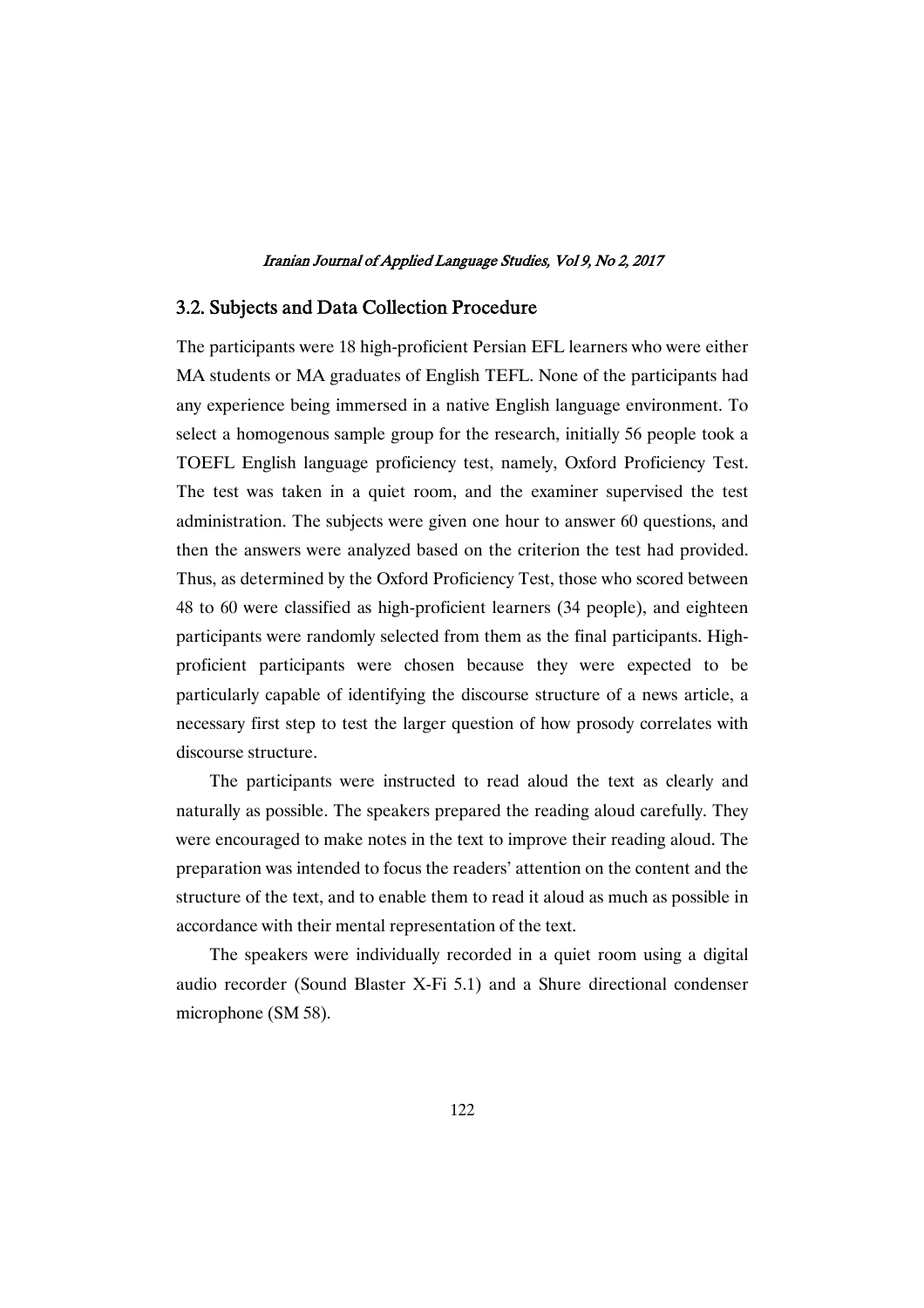### 3.3.ProsodicAnalysis

With respect to previous literature on the prosodic realization of global and local text structure and content in English native speakers' discourse data, we assumed three prosodic features to be systematically correlated with text characteristics, namely pause durations between the RST-defined segments, pitch range and articulation rate of segments. Earlier research has showed that pause durations are shorter, pitch range is lower and articulation rate is faster as the hierarchical levels in the global text structure are lower (for example, Schilperoord, 1996). Concerning the content-based discourse prosody, Sanders and Noordman (2000) have found that sentences that are causally related have faster reading times than sentences that are non-causally related, suggesting that non-causal relations are connected less strongly than causal relations. Similarly, den Ouden et al. (2009), Calhoun (2010) and Braun (2015) have suggested that speakers also need less time to produce these sentences when they read them aloud. The rationale for the prediction is that speakers – as readers – process causally related sentences faster than non-causally related ones and therefore also produce them at a faster rate, or, alternatively, because faster reading more explicitly expresses the relatedness of the causal relation. Concerning the prosodic realization of local text structure in English native spoken discourse, earlier research has revealed that more important information is realized with a more prominent prosody than other types of information. More specifically, it has been found that nuclear segments have longer preceding pauses, higher pitch range, and a slower articulation rate than satellites (den Ouden et al., 2009; Sanders & Noordman, 2000; Schilperoord, 1996; Andreeva et al., 2014, 2016).

Based on what is known about the characteristics of spoken text prosody in English, we were interested to know whether non-native spoken texts produced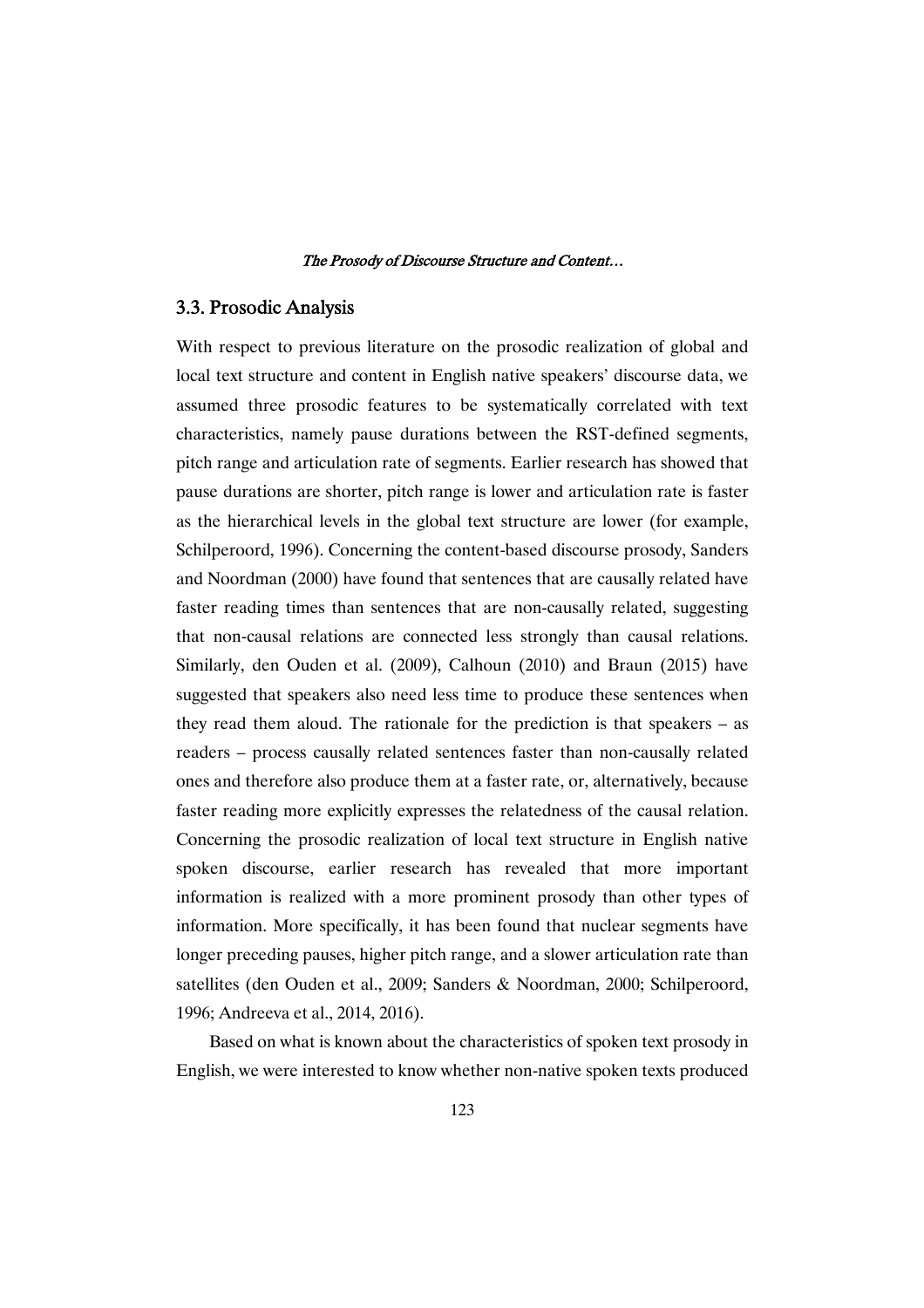by Persian high proficient EFL learners show patterns of prosodic composition that match those found in English native speakers' data. Thus, we measured the same prosodic features as reference parameters to be able to compare our results with those obtained for English native speakers. All acoustic measurements were made using Praat acoustic software (Boersma & Weenink, 2005). For pause duration, the periods of silence at the boundaries between the segments were determined manually by visual inspection of the waveforms and spectrographs, and the duration in between each boundary was determined in milliseconds. Pitch range was measured as the highest F0 value of a segment over the course of its pitch contour (Braun, 2015). During pitch range measurement, we corrected for pitch-measurement errors, like voiced– unvoiced errors as well as F0-maxima associated with final rises (Andreeva et al., 2016). Speech rate was defined as the number of words per second. The number of phonemes was computed automatically in the software using a phoneme detection script command. To account for the reliability of the analyses, all prosodic measurements were double-checked by the first author on different days. Results obtained from different measurements of the same parameters were only slightly different in terms of absolute values.

### 3.4.Results

### 3.4.1. Effect of Hierarchy

The graphs in Fig. 3 plot mean pause duration (top left), F0-maximum (top right), and speech rate (the number of words uttered per second) (bottom) for each hierarchical level in global text structure. The results are given only for initial segments. The data for the non-initial segments were not analyzed due to the lack of observations at higher levels 3 and 4. Separate one-way repeatedmeasures ANOVAs were performed across speakers for the three measures of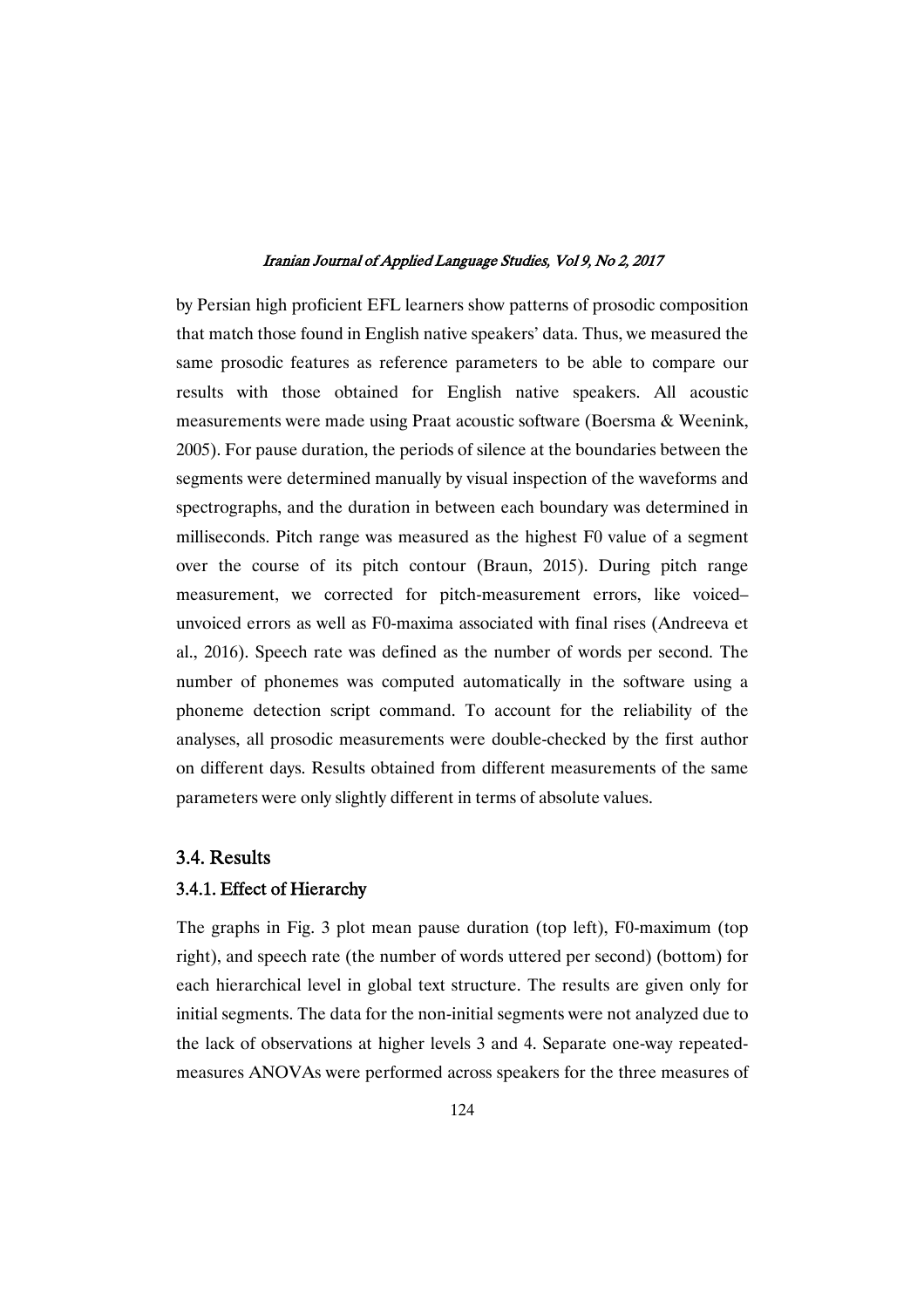prosody; i.e., pause duration, F0 maximum and speech rate, with hierarchy (4 levels) as the independent variable and speaker as the random factor.

The data reveal a consistent effect of hierarchy on pause duration: Durations of pauses increase with hierarchical level. Pause duration is longest for hierarchical level 4 and shortest for Hierarchical level 1, and intermediate for hierarchical levels 2 and 3. The mean differences between the lowest (level 1) and the highest level (level 4) ranged from 462 ms to 856 ms depending on the speaker. The ANOVA for pause duration revealed a main significant effect of hierarchy  $(F(3,54)=138.83; o < 0.001)$ . Durations of pauses differed from each other according to Scheffe post-hoc tests (all pairwise comparisons,  $\rho$  < 0.001).

However, unlike pause duration, pitch range values do not reveal a consistent effect of hierarchy. Values of F0 maxima (the acoustic parameter for pitch range operationalization) are realized with little between-groups variability within a pitch range of 230-240 Hz irrespective of the size of the hierarchical levels. In addition, as shown in the figure, speakers showed variation in mean F0 points that ran against the predictions of our hypothesis.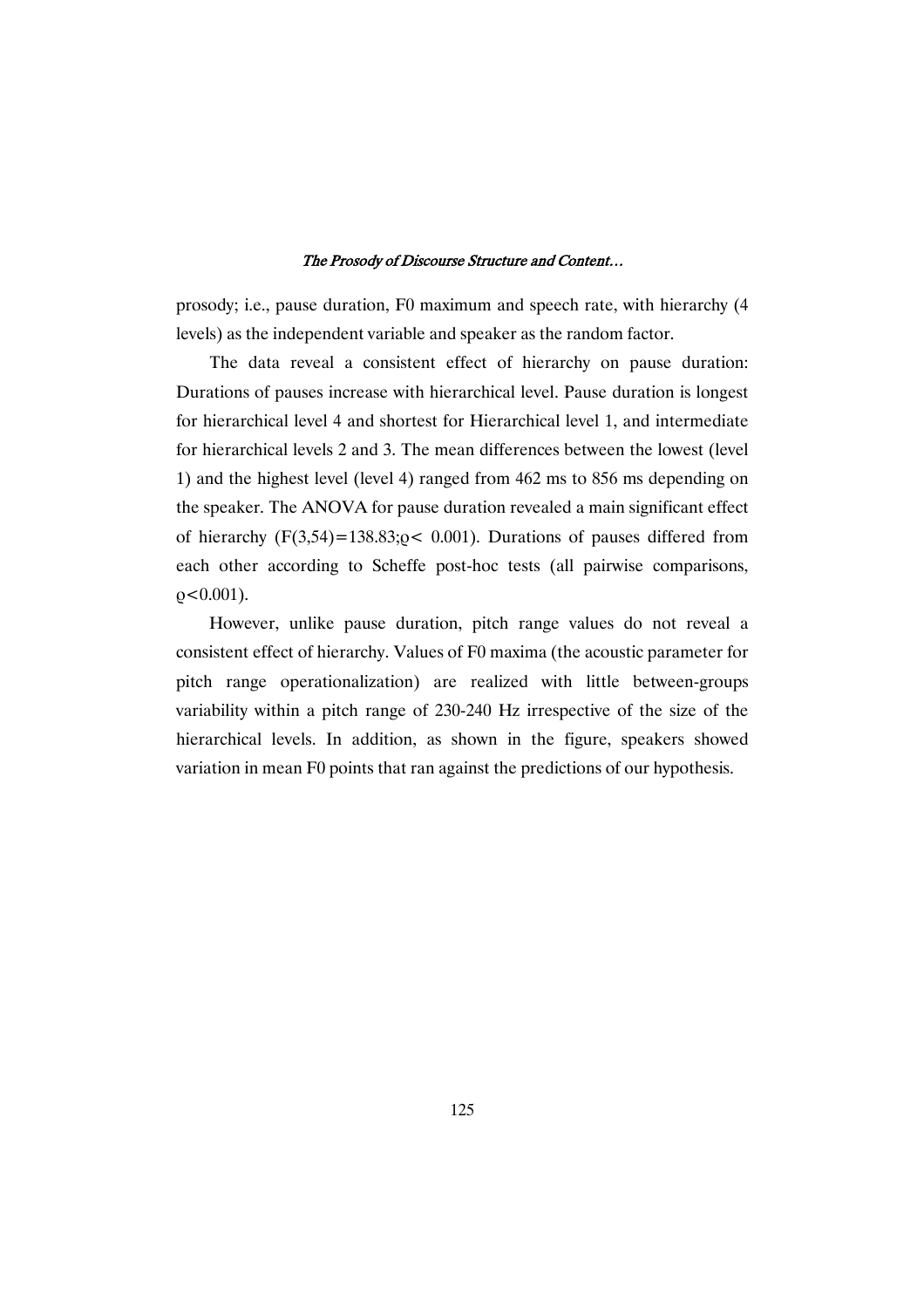

Iranian Journal of Applied Language Studies, Vol 9, No 2, 2017

Figure 3. Mean and Standard Error values of Pause Duration (top left), F0-maximum (top right), and Speech rate (bottom) as a Function of Hierarchical Level in Global Text Structure for all Speakers.

For example, segments associated with hierarchical level 2 were realized with a higher pitch range value than those associated with hierarchical level 3 (which were expected to be higher in F0 maxima than the lower boundary levels 1 and 2). Thus, when the prosody of boundaries in the hierarchical structure was measured with reference to F0 peak over the course of a segment's pitch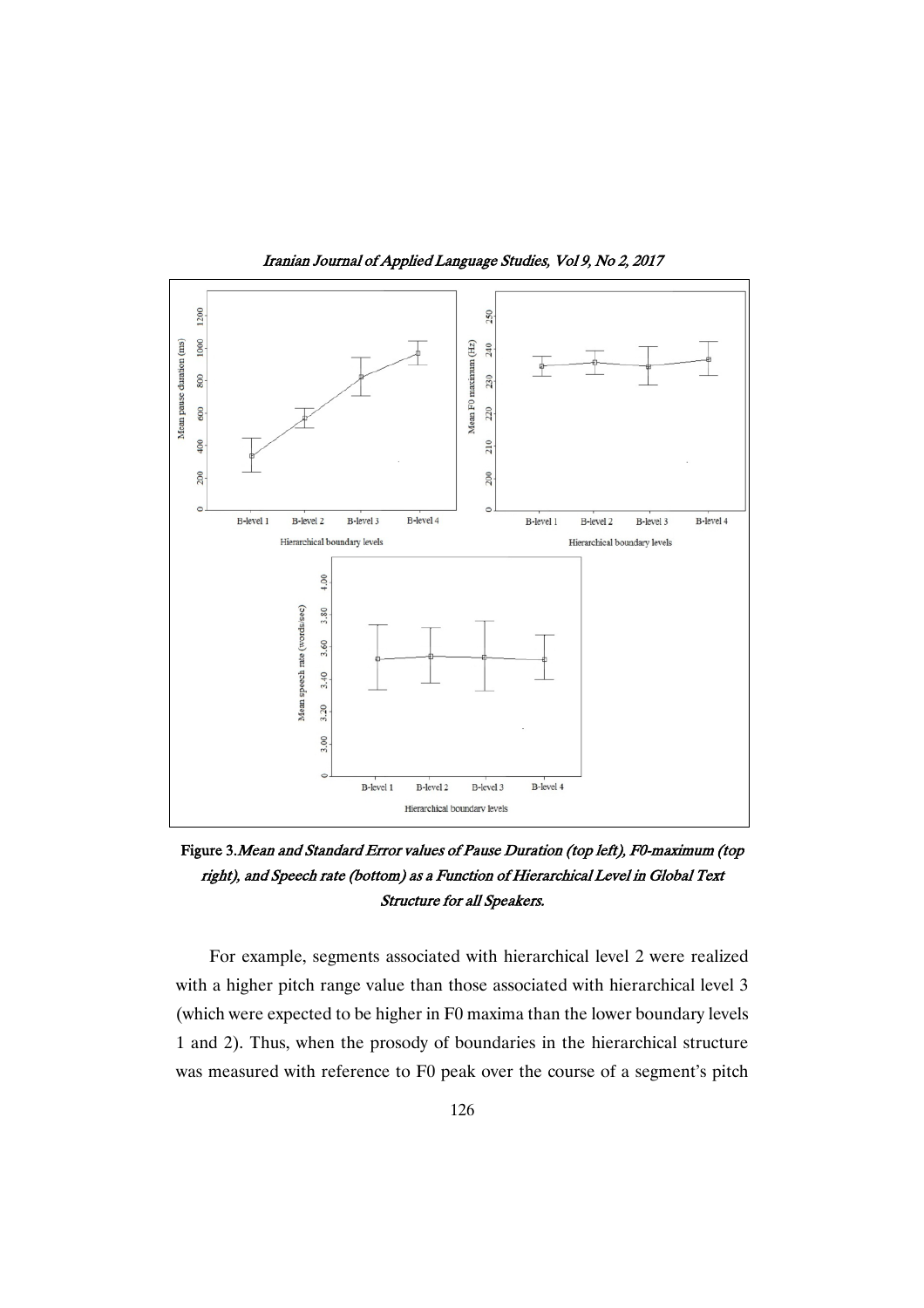contour, discourse segments preceded by larger boundary sizes exhibited no higher F0 maxima than those preceded by smaller boundaries. As expected, the ANOVA for F0 maxima did not show a significant effect of hierarchy  $(F(3,54)= 0.60, p=0.439).$ 

Similar to pitch range, the data for speech rate display no clear effect of hierarchy. In general, speech rate is rather constant across different boundary sizes. Speakers did not display a boosting (or lowering) effect on speech rate as a discourse segment's preceding boundary increased in size (four of the speakers showed some small differences in speech rate as a function of boundary size, with the rate of speech being generally higher for larger boundary levels than for smaller levels. However, even for these speakers, hierarchy did not consistently affect speech rate). As expected, in the ANOVA for speech rate, no effect of hierarchy was found  $(F(3,54)=1.33; \rho = 0.27)$ .

In sum, the results of this section indicate that while pause duration is consistently affected by the size of the hierarchical levels in global text structure, pitch range and speech rate show little variation with hierarchical level. These results are not generally consistent with previous results obtained for English native speakers. As explained earlier, previous research on the prosodic realization of global text structure in English native speakers' discourse data has showed that all the three measures of prosodic realization vary significantly with hierarchical level, with pause duration being longer, pitch range being higher and articulation rate being slower as the hierarchical levels in the global text structure are higher (den Ouden et al., 2009; Schilperoord, 1996).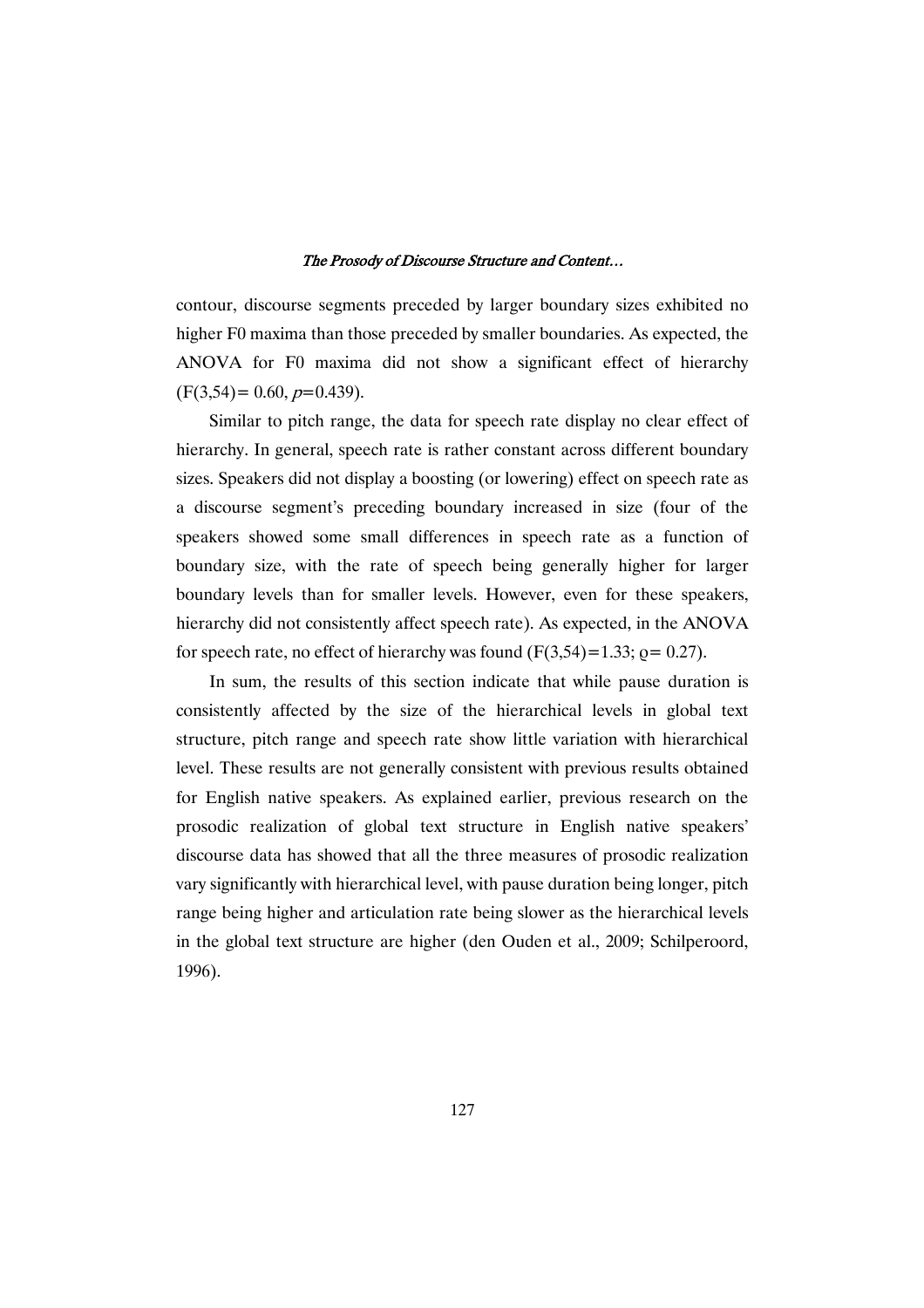### 3.4.2. Effect of Rhetorical Relations

The effect of rhetorical relations on prosody was addressed with respect to both causal and non-causal relations and semantic and pragmatic relations. Both analyses concerned the position of the second segment of the relation, because the relation was assigned to the boundary preceding the second segment of the related pair. The second segment in each rhetoric relation was either initial or non-initial. The data were submitted to separate two-way repeated measures ANOVAs for each of the three measures of prosody; i.e., pause duration, F0 maximum and speech rate, with rhetorical relation and position as the independent variables and speaker as the random factor. Hierarchy was not included as an independent factor, since there were too low frequencies in some levels of the hierarchical structure.

First, we present results for causal and non-causal relations. The graphs in Fig. 4 plot mean pause duration (top left), F0-maximum (top right), and speech rate (bottom) across all speakers as a function of cause-based rhetorical relation (causal vs. non-causal) and position (initial vs. non-initial). The results for pause duration indicate that values for this measure are radically different across the two cause-based rhetorical relations in both the initial and noninitial positions: Pauses are shorter between causally related segments than between non-causally related segments. Pauses are also shorter preceding noninitial segments than initial segments. Results of ANOVA analysis for pause duration showed a significant effect of cause-based rhetorical relation (F(1,  $62$ )=83.29;  $o$ <0.001). The results further revealed a significant effect of position  $(F(1,62)=77.16; \rho<0.001)$ . The interaction between cause-based rhetorical relation and position was not significant  $(F<1)$ .

Unlike pause duration, pitch range was not affected by cause-based rhetorical relation or position of the second segment. The data show that, in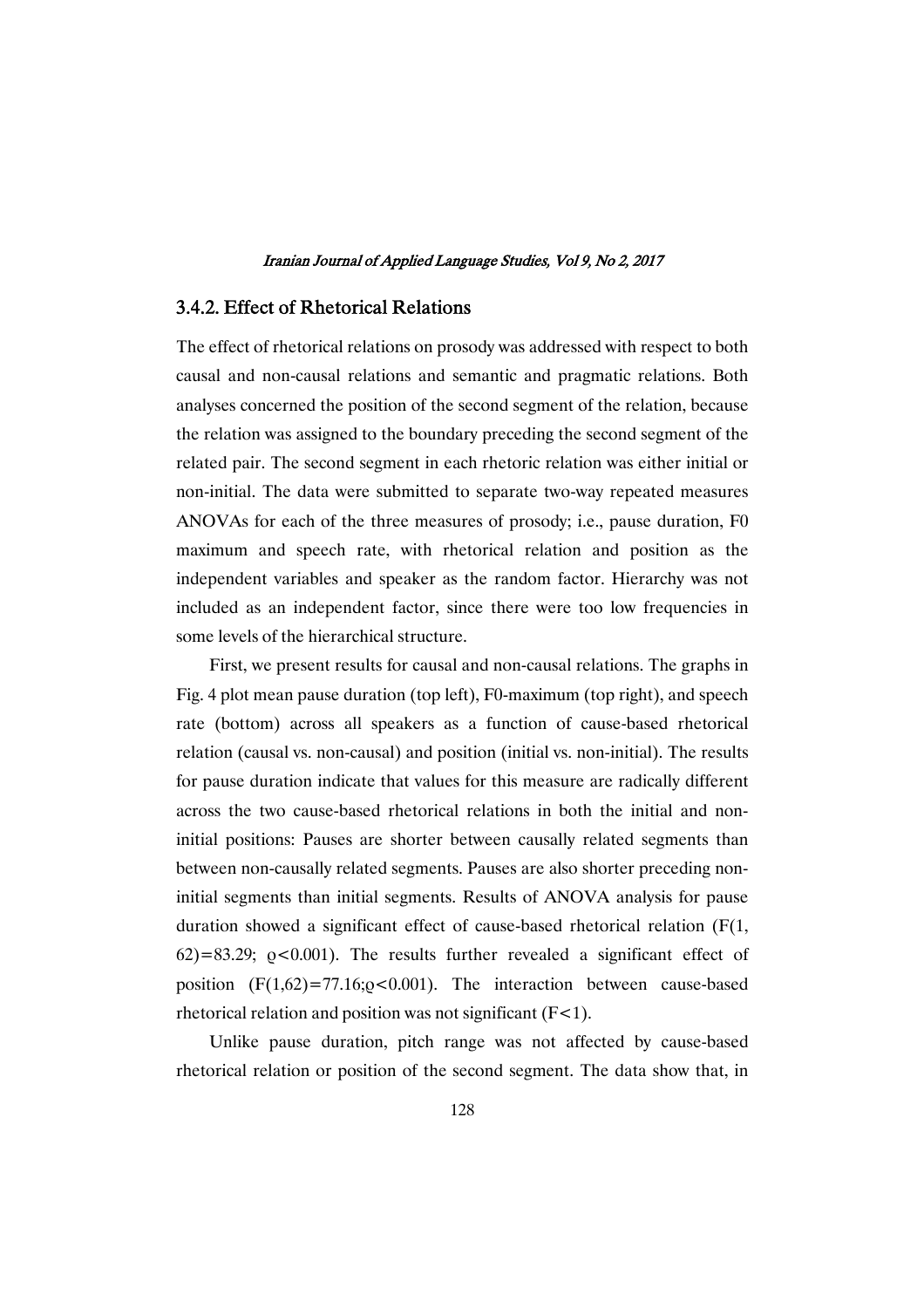general, values of F0 maxima are rather constant across both cause-based rhetorical relations in initial and non-initial positions. The mean values of F0 peak over the course of a segment's pitch contour, applied to all speakers, were 238 Hz and 232 Hz for causally related segments in initial and non-initial positions, and 237 Hz and 236 Hz for non-causally related segments in initial and non-initial positions, respectively. The results of ANOVA analysis did not reveal an effect of cause-based rhetorical relation  $(F(1, 62)=2.89, \rho=0.11)$  or position (F(1, 62) = 0.69;  $\rho$  = 0.51) on F0 maxima.

The results for speech rate reveal a clear effect of cause-based rhetorical relation. Causally related segments are articulated at a faster rate than noncausally related segments, suggesting that speakers produced more phonemes per second when reading causally related segments. However, unlike causebased rhetorical relation, the position of the second segment seems to have no clear effect on speech rate. The ANOVA revealed a significant main effect of cause-based rhetorical relation  $(F(1, 62)=129.49, \rho < 0.001)$ .; however, there was no effect of position and no interaction (both,  $F<1$ ). Next, the three measures of prosody were analyzed with respect to source-based rhetorical relation (including sematic and pragmatic relations) between segments. Table 2 reports mean and standard error values of pause duration (ms), F0-maximum (Hz), and speech rate as a function of source relation and position of the second segment of the pair. The data reveal no clear effects of source-based rhetorical relation or position on F0-maximum or speech rate. Values for these two measures are rather stable across the two different source relations and positions. The ANOVAs for the two measures did not show a significant effect of source relation (F0-maximum:  $F(1,42)=0.69$ ;  $\rho=0.51$ ; speech rate: F(1,42)=1.76,  $o=0.23$ ) or position (F0-maximum: F(1,42)=2.52,  $o=0.11$ ; speech rate:  $F(1,42)=0.46$ ,  $p=0.49$ ). Also, there were no significant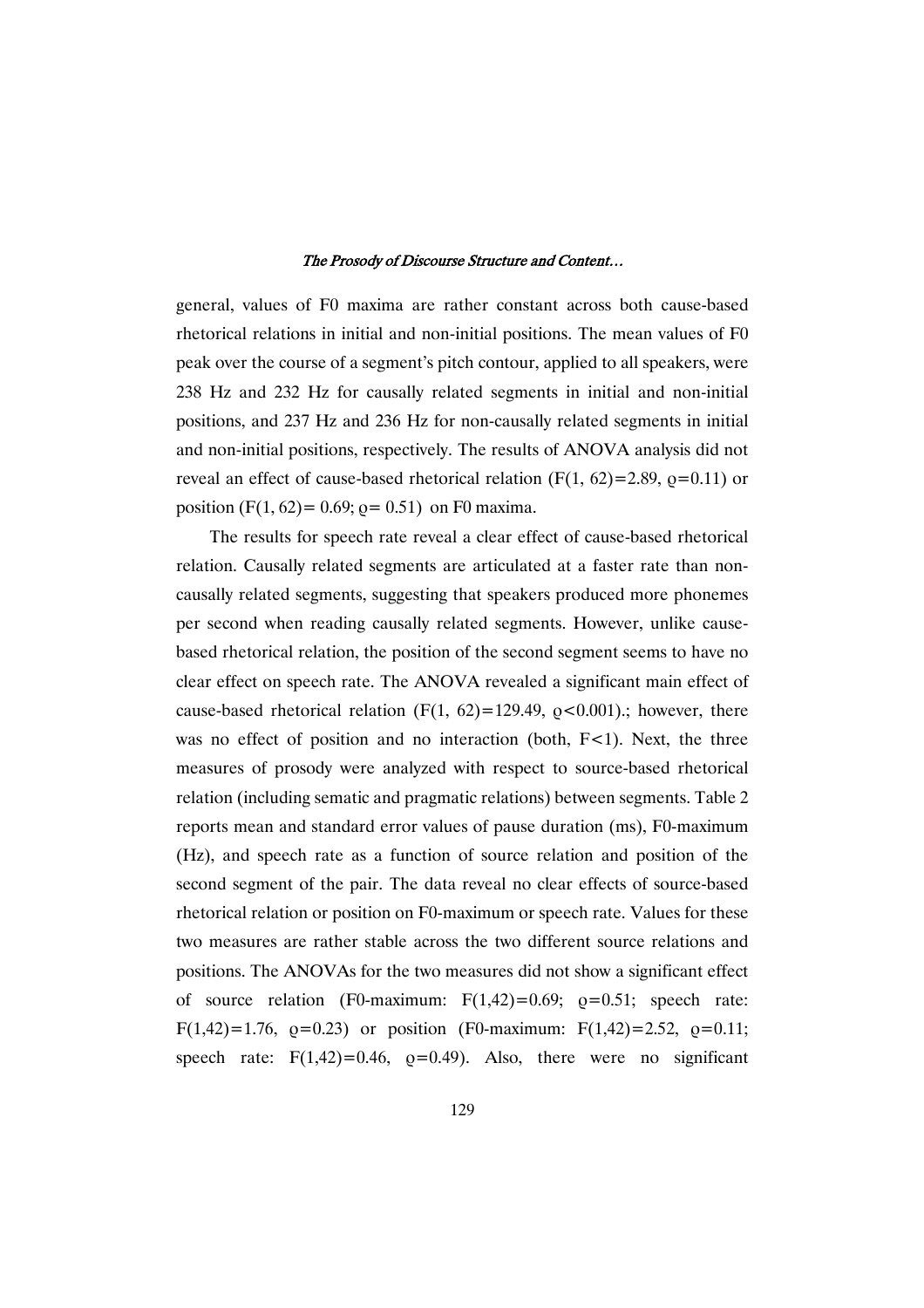interactions (both,  $F<1$ ). Similarly, the data for pause duration showed no effect of source relation (F(1,42)= 0.44,  $\rho$ =0.5). However, position did affect values for this measure (F(1,42) = 20.10,  $\varrho$  < 0.001), with initial second segments having longer preceding pauses than non-initial second segments. There was no interaction between source and position  $(F<1)$ .



Figure 4. Mean and Standard Error Values of Pause Duration (top left), F0-maximum (top right), and Speech Rate (bottom) as a Function of Cause-based Rhetorical Relation and Position of the Second Segment (initial: gray; non-initial: black) for all Speakers.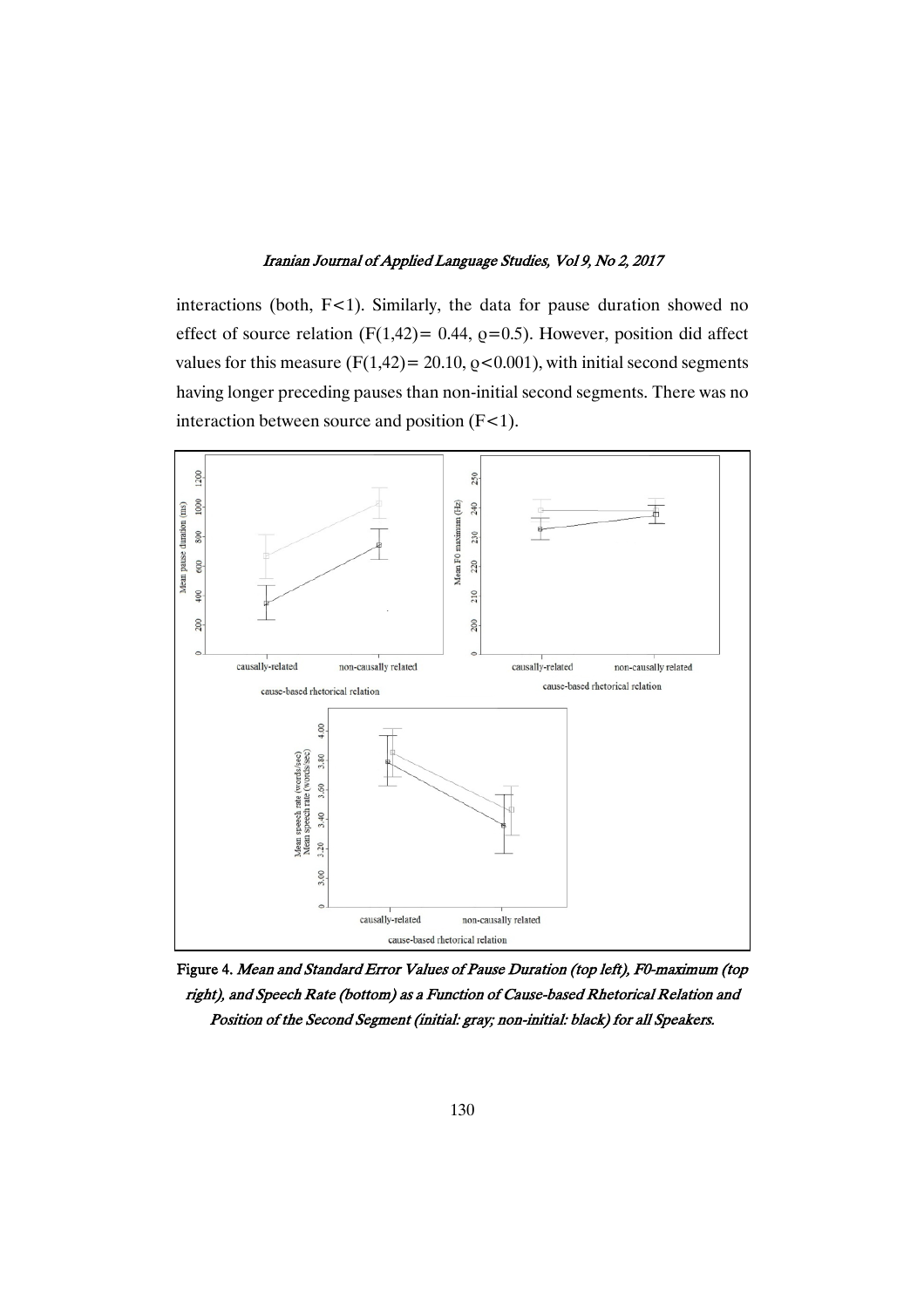Table 2. Mean And Standard Error Values of Pause Duration (Ms), F0-Maximum (Hz), and Speech Rate as a Function of Source Relation (Semantic Vs. Pragmatic) and Position of the Second Segment of the Pair

|             |                         | sematic | pragmatic |
|-------------|-------------------------|---------|-----------|
| initial     | pause duration (ms)     | 552     | 539       |
|             | F0-maximum (Hz)         | 234     | 236       |
|             | speech rate (words/sec) | 3.37    | 3.32      |
| non-initial | pause duration (ms)     | 374     | 361       |
|             | F0-maximum (Hz)         | 238     | 235       |
|             | speech rate (words/sec) | 3.26    | 3.33      |

To summarize, the data in this section show that causally related sentences are articulated with shorter in-between time interval and faster speech rate than non-causally related sentences, suggesting that causal relations are connected more strongly than non-causal relations. The results replicate and extend earlier findings for English native speakers. As stated earlier, previous research has found that native speakers of English produce sentences that are causally related with shorter pause durations and at a faster rate than sentences that are non-causally related (den Ouden et al., 2009; Sanders & Noordman, 2000)

### 3.4.3. Effect of Nuclearity

In this section, we examined the prosodic realization of local text structure. In particular, we intended to explore the degree to which the nuclearity (or information status) of the segments could systematically affect values of the three measures of prosody; i.e., pause duration, F0 maximum and speech rate. Table 3 reports the prosodic characteristics of the nucleus and satellite segments in relation with the position of the second segment. We did not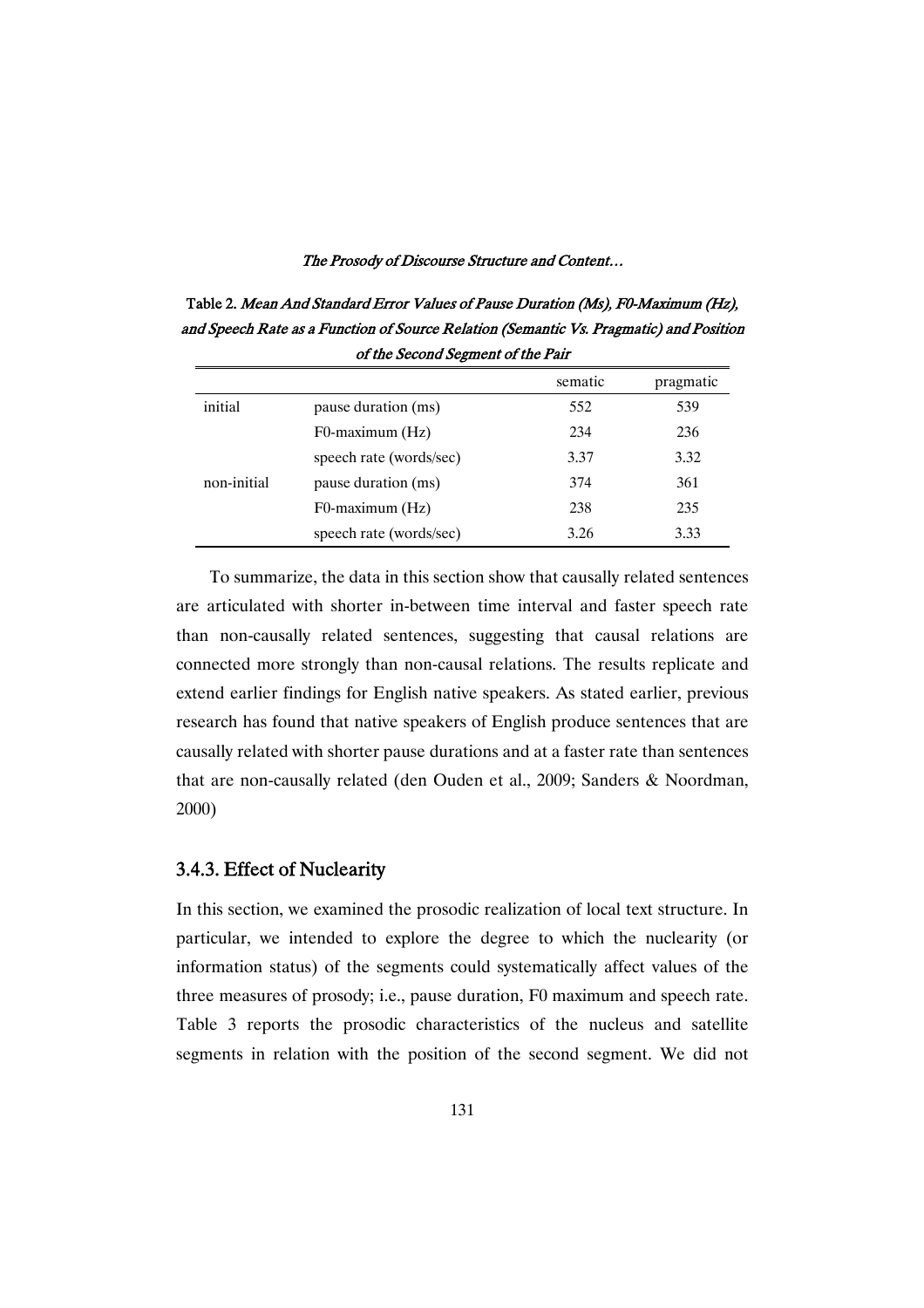include hierarchy as an independent factor because of too low frequencies in some cells of the matrix. It can be observed that none of the prosodic measures are affected by nuclearity: there are hardly any differences in pause duration, F0 maximum and speech rate between the nucleus and satellite segments. Results of two-way ANOVAs indicated that the effect of nuclearity on pause duration (F(1,68)=0.26;  $\rho$ =0.61), F0 maximum (F(1,68)=1.76;  $\rho$ =0.18) and speech rate  $(F(1,68)) = 2.39$ ;  $\rho = 0.12$ ) was not significant. Position affected pause duration (F(1,68)= 49.53;  $p$  < 0.001), but not F0 maximum (F(1,68)= 1.7;  $\rho$  = 0.19) and speech rate (F(1,68) = 1.23;  $\rho$  = 0.27).

Table 3. Mean and Standard error Values of pause Duration (ms), F0-Maximum (Hz), and Speech Rate as a Function of Nuclearity (nucleus vs. satellite) and Position of the Second **Segment** 

| $\mathcal{L}_{\mathbf{a}}$ , where $\mathcal{L}_{\mathbf{a}}$ |                         |         |           |  |  |
|---------------------------------------------------------------|-------------------------|---------|-----------|--|--|
|                                                               |                         | nucleus | satellite |  |  |
| initial                                                       | pause duration (ms)     | 489     | 466       |  |  |
|                                                               | F0-maximum (Hz)         | 232     | 229       |  |  |
|                                                               | speech rate (words/sec) | 3.11    | 3.19      |  |  |
| non-initial                                                   | pause duration (ms)     | 319     | 327       |  |  |
|                                                               | F0-maximum (Hz)         | 239     | 233       |  |  |
|                                                               | speech rate (words/sec) | 3.49    | 3.56      |  |  |

Thus, our findings for nuclearity do not agree with previous results found for native speakers of English. As explained earlier, it has been suggested that nuclear segments in native speakers' data are realized with a more prominent prosody, i.e., having longer preceding pauses, higher pitch range, and a slower articulation rate, than satellites (den Ouden et al., 2009; Sanders & Noordman, 2000; Schilperoord, 1996; Andreeva et al., 2014, 2016).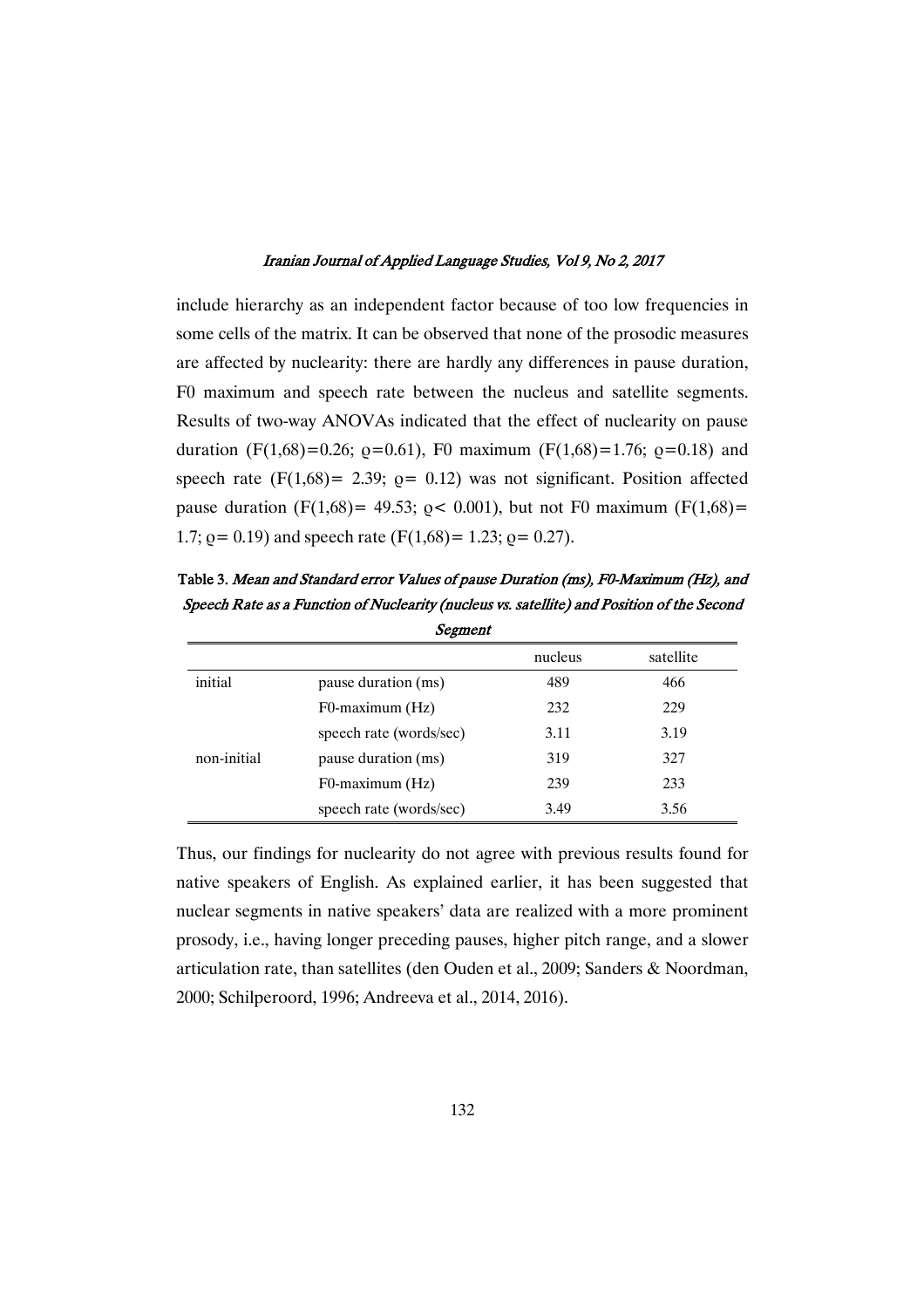## 4. Discussion and Conclusion

The study reported here investigated the systematic use of prosodic cues to signal text structure and content in non-native spoken discourse data produced by Persian high proficient EFL learners. Previous examination of native speakers' discourse data suggests that speakers intentionally create a system of prosodic units to emphasize relationships between rhetorically related sections of the discourse and highlight global and local text structure. However, analysis of Persian EFL learners' data in the present study showed that speakers were unable to consistently manipulate prosodic characteristics of discourse in native-like manner to signal global and local text structure as well as rhetorical relations.

Although a precise comparison between native speakers' data and the Persian learners' data is impossible (due to differences in methodology, text materials, etc.), an overview reveals that while native English spoken discourse features a multiple cuing system operating concurrently at different levels of the discourse structure and used to accentuate subdivisions in the substantive content of the text, Persian learners' spoken data lack a structured multi-level prosodic system to cue text structure and content. In particular, the results of the present investigation showed that the intonational cue (pitch variation) to prosodic prominence in discourse was completely absent in Persian speakers' spoken data. Speakers showed no tendency to use variation in pith range as a structured prosodic cue to signal the global structure, rhetorical relations or the local structure of English text. The lack of pitch change structuring in Persian speakers' data has been previously reported for other L2 learners. Earlier studies of Mennen (1998), Lochwyn (1999) and Wessels & Lawrence (1992), have all found that overall reduction in pitch range is a critical feature of nonnative spoken discourse. Furthermore, these studies suggest that the lack of (or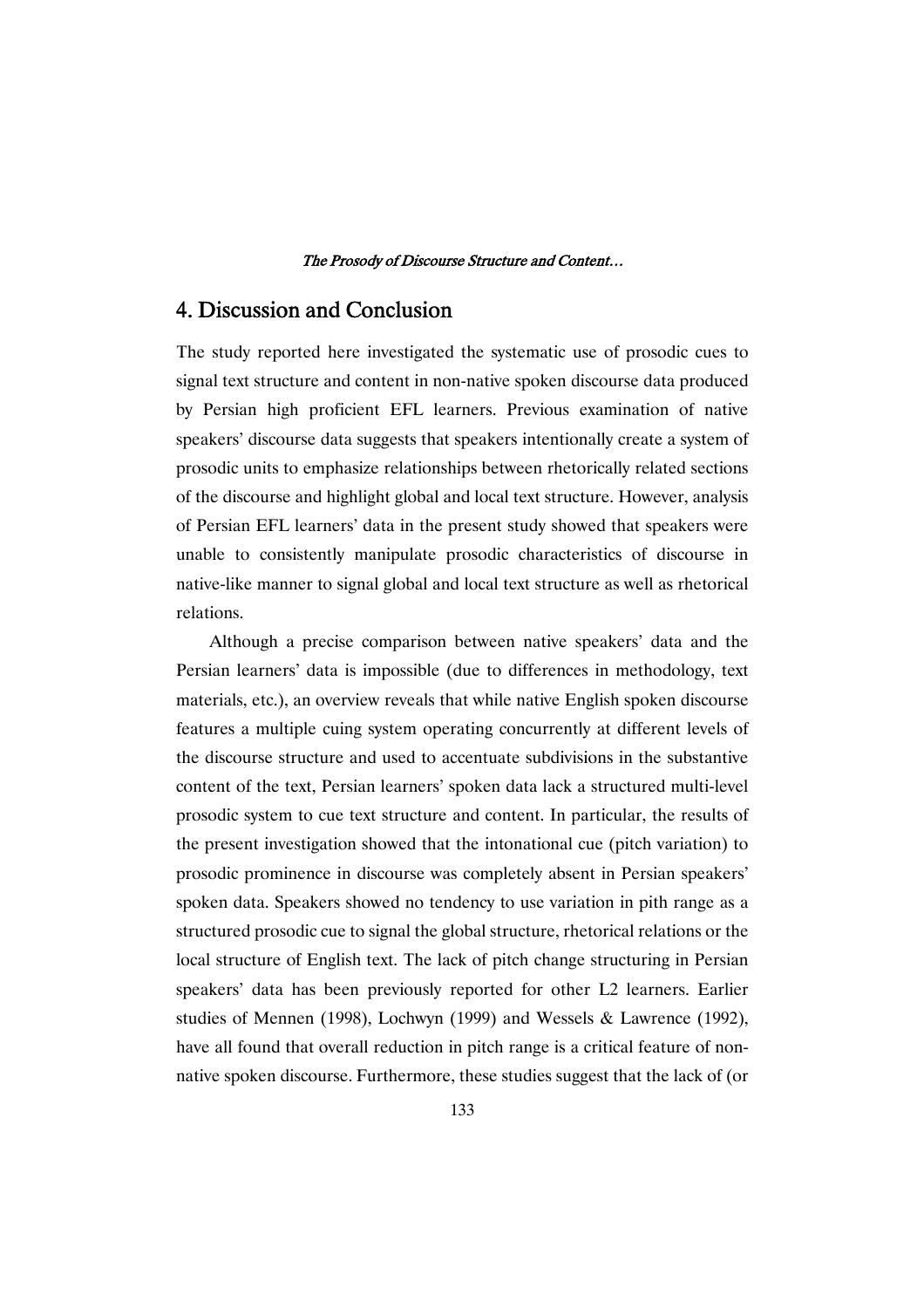significantly narrower) pitch range variation in L2 speakers may be related to a lack of confidence in in the new language. As for the temporal cues to prosodic representation of discourse, i.e., pause duration and speech rate, no simple comparison can be made between the non-native Persian speakers' data of the present study and data from English native speakers. For example, no features that have consistently appeared in the native speakers' spoken discourse were entirely lacking in the Persian learner group. Speakers made a consistent use of variation in pause duration to signal global text structure. In addition, they varied pause duration as well as speech rate consistently in native-like manner to differentiate between causally related vs. non-causally related segments. However, unlike native speakers, Persian EFL learners were unable to consistently manipulate speech rate to signal global text structure and pause duration and speech rate to signal local text structure.

Overall, the findings of the present study may be interpreted as suggesting that there is little evidence of a structured prosodic system in the production of Persian EFL learners to signal English text structure and content.

With respect to the pedagogical implications of the current study, as stated by Davis (2004), we assume that the ability to successfully utilize prosodic features for the representation of discourse organization and content is crucial for the development of interactional competence and has broad practical implications for second language learning and teaching. Incorrect use of prosodic features in reading a text will not only cause communication errors but also intensify misunderstandings in text interpretation. However, as Wrembel (2007) notes, despite a consensus regarding the significance of prosodic features for successful communication "prosody still appears to be the "problem child" from the pedagogical perspective" (p. 189). Certainly, a cursory review of EFL textbooks shows limited if any discussion of the role of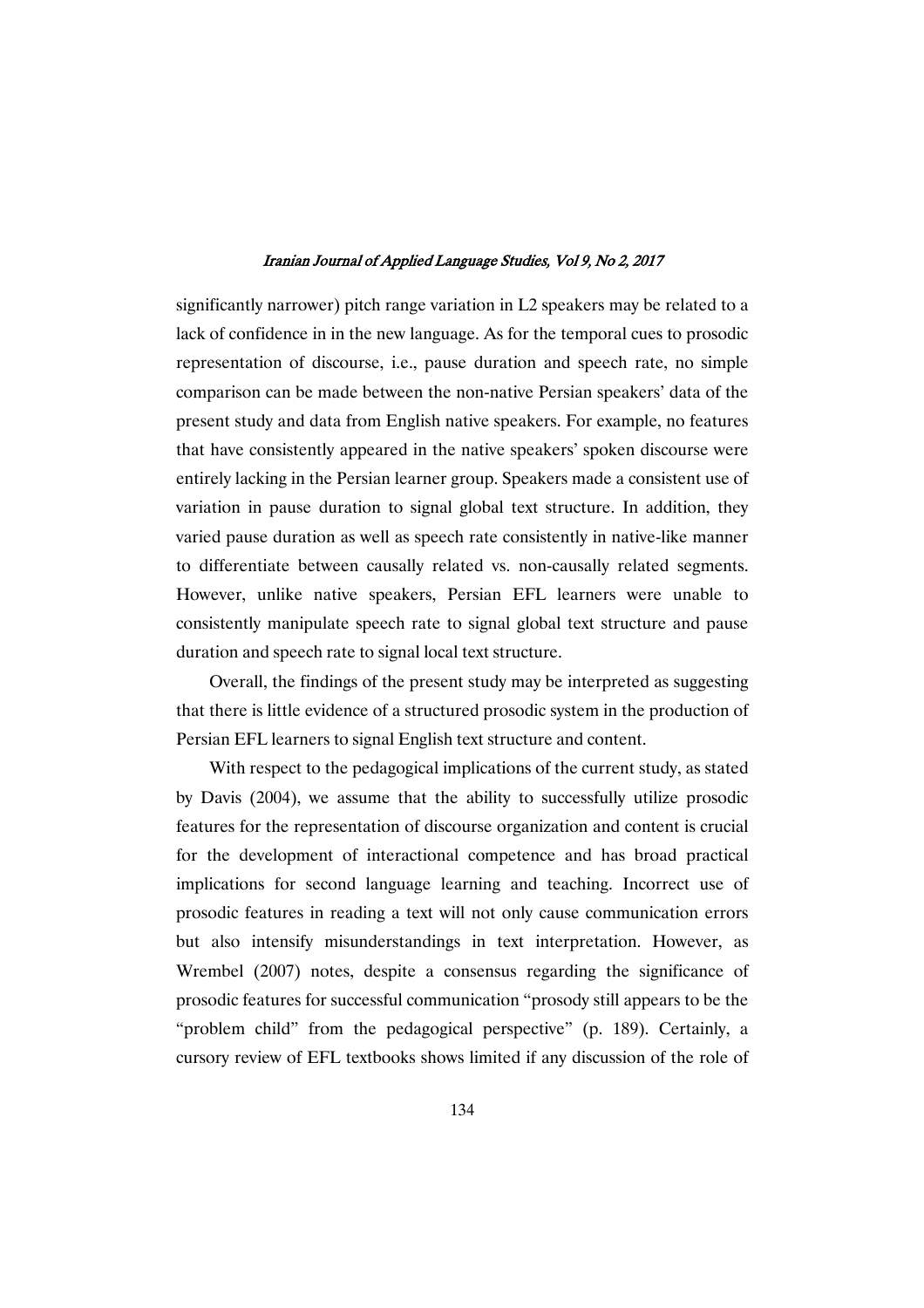prosodic features in in signaling text structure and content. Jilka (2007) suggests that we might teach learners "conscious control" of features such as pitch range and also suggests the use of speech technology to facilitate this. In addition, as noted by Pickering (2004), while sentence-level prosody is related to universal cognitive constraints, the organization of longer structural units may be a learned skill and subject to cross-linguistic variation. Thus, construction of discourse prosody could be us8fully included in training curricula. Specifically, Persian learners' inability to use pitch range variation in their spoken discourse can be directly addressed through the use of standard exercises from theater training designed to increase confidence and encourage speakers to explore their voice range. Vocal warm-ups such as ''call and response'' exercises also help students to produce an extended pitch range as they practice calling a person from a distance (Lochwyn, 1999; Wessels & Lawrence, 1992).

The sample for the present study comprised of two newspaper texts. Therefore, research studies with larger sample size would be required to ensure appropriate generalization of the findings of the study.

### References

- Anderson-Hsieh, J., Johnson, R., & Koehler, K. (1992). The relationship between native speaker judgments of nonnative pronunciation and deviance in segmentals, prosody and syllable structure. *Language Learning*, 42, 529–555.
- Anderson-Hsieh, J., & Venkatagiri, H. (1995). Syllable duration and pausing in the speech of Chinese ESL speakers. TESOL Quarterly, 42, 807-812.
- Andreeva, B., Barry, W., & Koreman, J. (2014). A Cross-Language Corpus for Studying the Phonetics and Phonology of Prominence. Reykjavik, The 9th Edition of the Language Resources and Evaluation Conference, 26-31.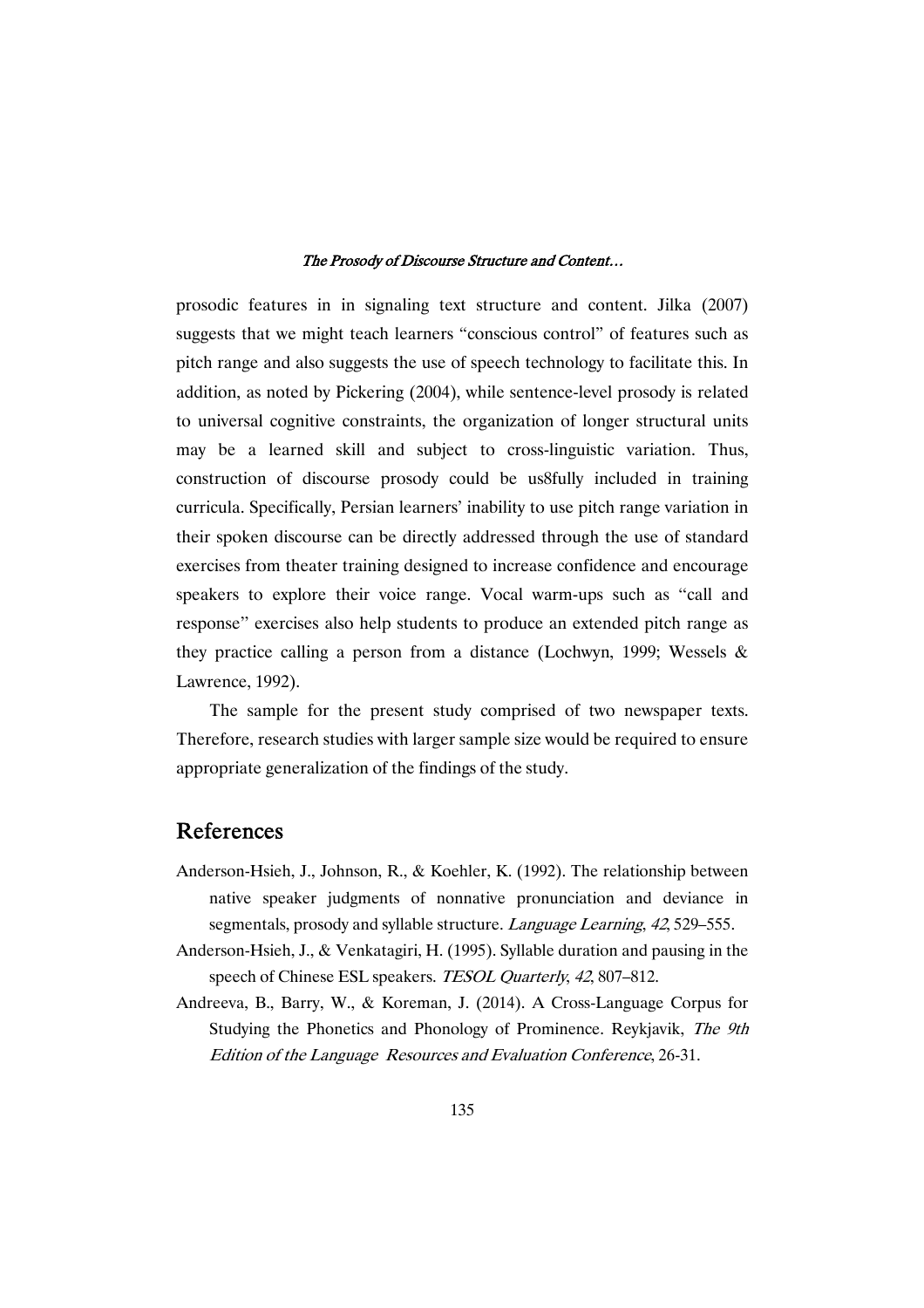- Andreeva, B., Barry, W., & Koreman, J. (2016). Local and Global Cues in the Prosodic Realization of Broad and Narrow Focus in Bulgarian. Phonetica, 73, 256-278.
- Asher, N., & Lascarides, A. (2003). Logics of Conversation. Cambridge, UK: Cambridge UPress.
- Bateman, J. A., & Rondhuis, K. J. (1997). Coherence relations: Towards a general specification. Discourse Processes, 24, 3-49.
- Boersma, P., & Weenink, D. (2005). Praat: Doing phonetics by computer (Version 4.3.01) [Computer program]. http://www.praat.org/.
- Braun, B. (2015). What causes the activation of contrastive alternatives, the size of focus domain or pitch accent type? Proceedings of the 18th ICPhS, Glasgow, UK.
- Calhoun, S. (2010). How does informativeness affect prosodic prominence?. Lang Cogn Process, <sup>25</sup>, 1099-1140.
- Davis, C. (2004). Developing awareness of crosscultural pragmatics: The case of American/German sociable interaction. Multilingua, 23, 207-231.
- den Ouden, H. (2004). Prosodic Realizations of Text Structure (PhD Dissertation). University of Tilburg.
- den Ouden, H., & Terken, J. (2001). Measuring pitch range. In Proc. 7th Eur. Confer. Speech Commun. Technol., Aalborg, Danmark, 91–94.
- den Ouden, H., Noordman, L., & Terken, J. (2009). Prosodic realizations of global and local structure and rhetorical relations in read aloud news reports. Speech Communication, 51, 116–129.
- Hirschberg, J., & Grosz, B. (1992). Intonational features of local and global discourse structure. Proceedings Speech and Natural Language Workshop. Harriman, New York, pp. 441–446.
- Hirschberg, J., & Nakatani, C. (1996). A prosodic analysis of discourse segments in direction-giving monologues. 34th Proceedings of the Annual Meeting Association for Computational Linguistics, Santa Cruz, 286–293.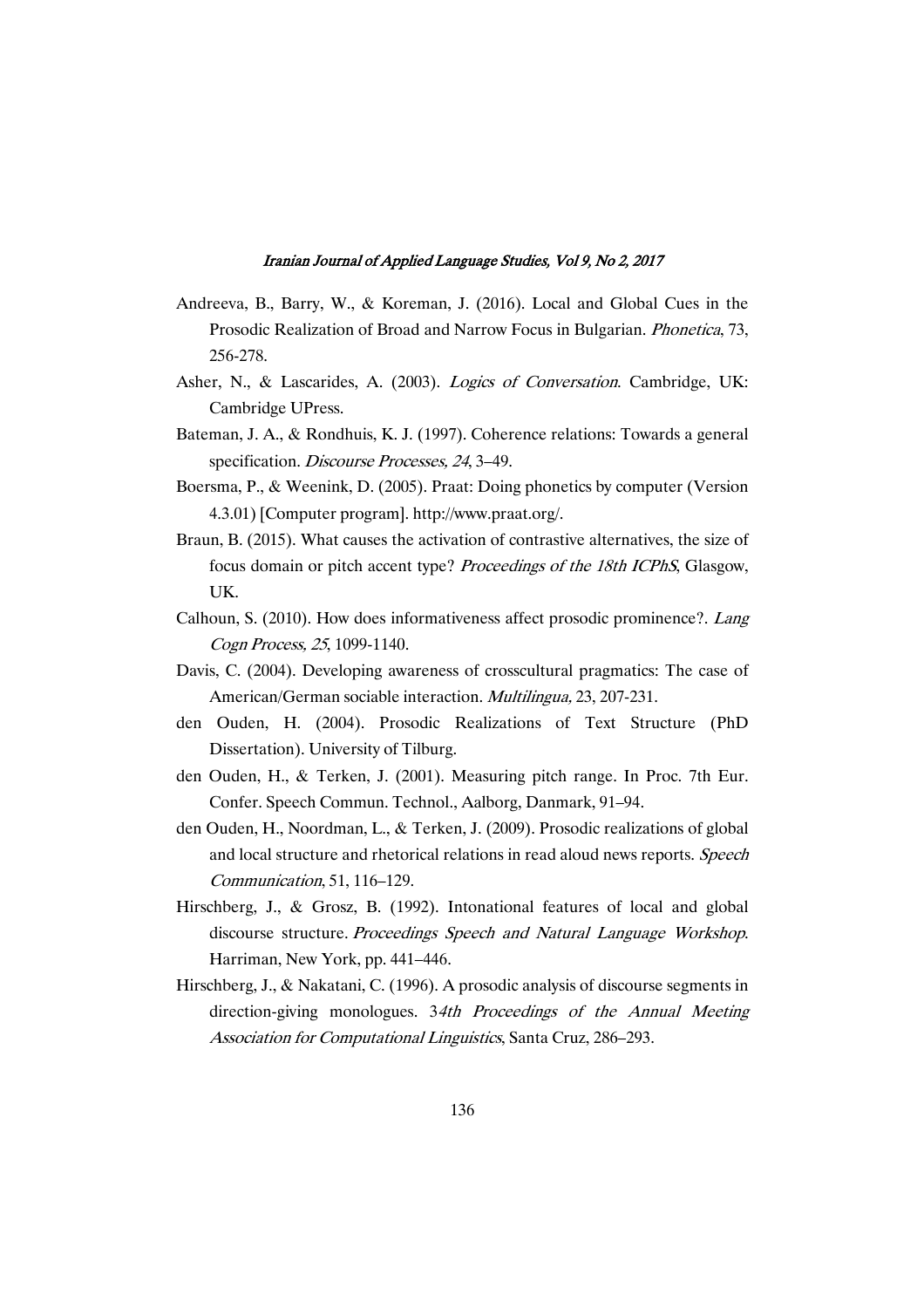- Jilka, M. (2007). Different manifestations and perceptions of foreign accent in intonation. In J. Trouvain & U. Gut (Eds). Non-native prosody: Phonetic description & Teaching Practice. (pp.77-96). Berlin: Mouton de Gruyter.
- Lehiste, I. (1975). The phonetic structure of paragraphs. In Cohen, A., Nooteboom, S. (Eds.), Structure and Process in Speech Perception (pp. 195– 203). Springer, Berlin.
- Lochwyn, T. (1999). Theater exercises in the ESL classroom. Unpublished paper.
- Mann, B., & Thompson, S. (1988). Rhetorical structure theory: Toward a functional theory of text organization. Text, 8, 243–281.
- Mennen, I. (1998). Can language learners ever acquire the intonation of a second language?. Proceedings of the ESCA workshop on speech technology in language learning (pp. 17–20). Marholmen, Sweden: International Speech Communication Association.
- Noordman, L., Dassen, I., Swerts, M., Terken, J. (1999). Prosodic markers of text structure. In van Hoek, K., Kibrik, A., Noordman, L. (Eds.), Discourse Studies in Cognitive Linguistics (pp. 133–145). Benjamins, Amsterdam,
- Pickering, L. (2001). The role of tone choice in improving ITA communication in the classroom. TESOL Quarterly, 35, 233-255.
- Pickering, L. (2004). The structure and function of intonational paragraphs in native and non-native speaker instructional discourse. English for Specific Purposes, 23, 19–43.
- Prince, E. (1981). Toward a taxonomy of given-new information. In P. Cole (Ed.), Radical Pragmatics (pp. 223–255). Academis Press, New York,
- Riggenbach, H. (1991). Toward an understanding of fluency: A microanalysis of nonnative speaker conversations. Discourse Processes, 14, 423–441.
- Rounds, P. (1987). Characterizing successful classroom discourse for NNS teaching assistant training. TESOL Quarterly, 21, 643–672.
- Sanders, T., Noordman, L. (2000). The role of coherence relations and their linguistic markers in text processing. Discourse Processes 29, 37–60.